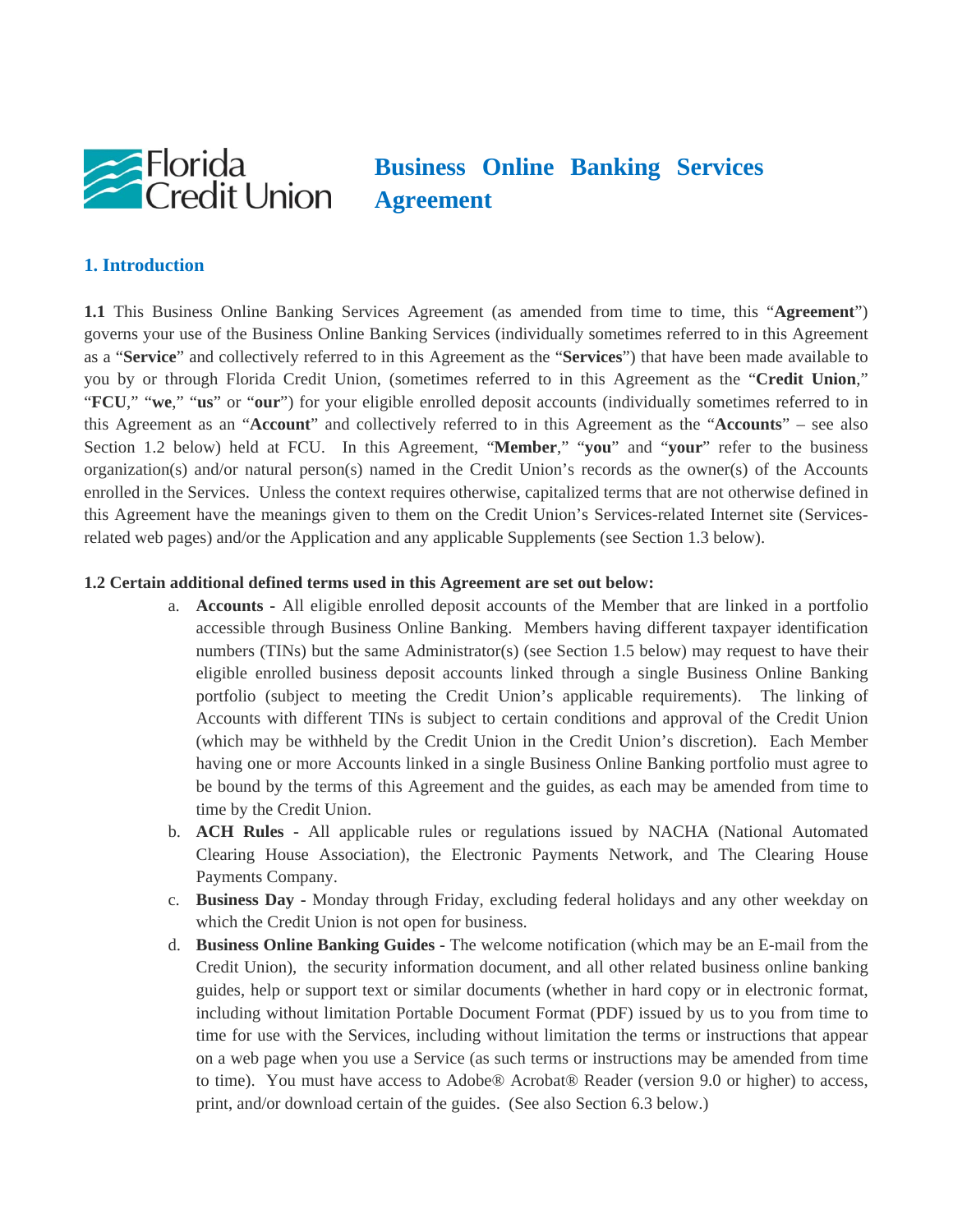["**Adobe**" and "**Acrobat**" are either registered trademarks or trademarks of Adobe Systems Incorporated in the United States and/or other countries.]

- e. **Contact Center -** Business Online Banking telephone support is available through the Contact Center on Business Days between the hours of 9:00 a.m. Eastern Time and 5:00 p.m. Eastern Time (ET), by calling: 1-800-284-1144, or by E-mail at: **ask@flcu.org** (or at such other telephone number or location as we may advise from time to time). You and your Delegates may use the Contact Center to give certain Instructions and obtain help or certain information on Accounts by telephone. The guides explain the Security Procedures that must be followed when speaking with the Contact Center.
- f. **Dual Authorization** Approval by two (2) Delegates (Administrator(s) and/or additional Users) that is required in order to release transactions initiated or requested using the ACH Service, the Wire Transfer Service, and (in the Credit Union's discretion) the Bill Pay Service and the Internal Transfer Service (see Section 2 below), to the Credit Union for processing. Dual Authorization requires that all Accounts linked through a single Business Online Banking portfolio share the same Administrator and also share at least one additional Delegate.
- g. **Funds Transfer Agents -** Correspondents, agents, sub-agents, funds transfer and communications systems we use to process a funds transfer requested using the ACH, Bill Pay, or Wire Transfer Services.
- h. **Instruction -** Any request or instruction that is received by us through Business Online Banking in accordance with the agreed Security Procedures.
- i. **Password -** Any confidential password, phrase, code and/or number, or any other identification whether issued to the Customer or any Delegate by the Credit Union or adopted by the Member or any Delegate (including any Business Online Banking ID/User ID) which may be used to access the Website and/or Business Online Banking and/or the Services and/or to effect Instructions under the agreed Security Procedures.
- j. **Process Date** and **Remittance Date** The requested processing date (which must be a Business Day) for a funds transfer initiated from an eligible Account using the Bill Pay or Wire Transfer Service (as indicated in the Instructions received by the Credit Union for the transaction). (The Bill Pay Service uses the term "**Process Date**" and the Wire Transfer Service uses the term "**Remittance Date**" to refer to the requested Business Day on which funds for a specific, requested Bill Pay or Wire Transfer transaction are to be debited from the applicable Account by the Credit Union.)
- k. **Security Procedures -** The combination of Member controls over which Account(s) and Services are accessible through Business Online Banking, Member controls over which individuals are authorized Administrators, Member controls over authorization requirements for Account access, Administrator controls over additional authorized Users, and Password, Token, and other authentication requirements set forth in this Agreement, the guides, and on the Website (as such requirements may change from time to time).
- l. **Settlement Date** The requested payment date (which must be a Business Day) for a funds transfer initiated using the ACH Service (as indicated in the Instructions received by the Credit Union for the transaction).
- m. **Single Authorization** Approval by one (1) Delegate (Administrator) that is required in order to release transactions initiated or requested using the ACH Service, the Wire Transfer Service, and (in the Credit Union's discretion) the Bill Pay Service and the Internal Transfer Service (see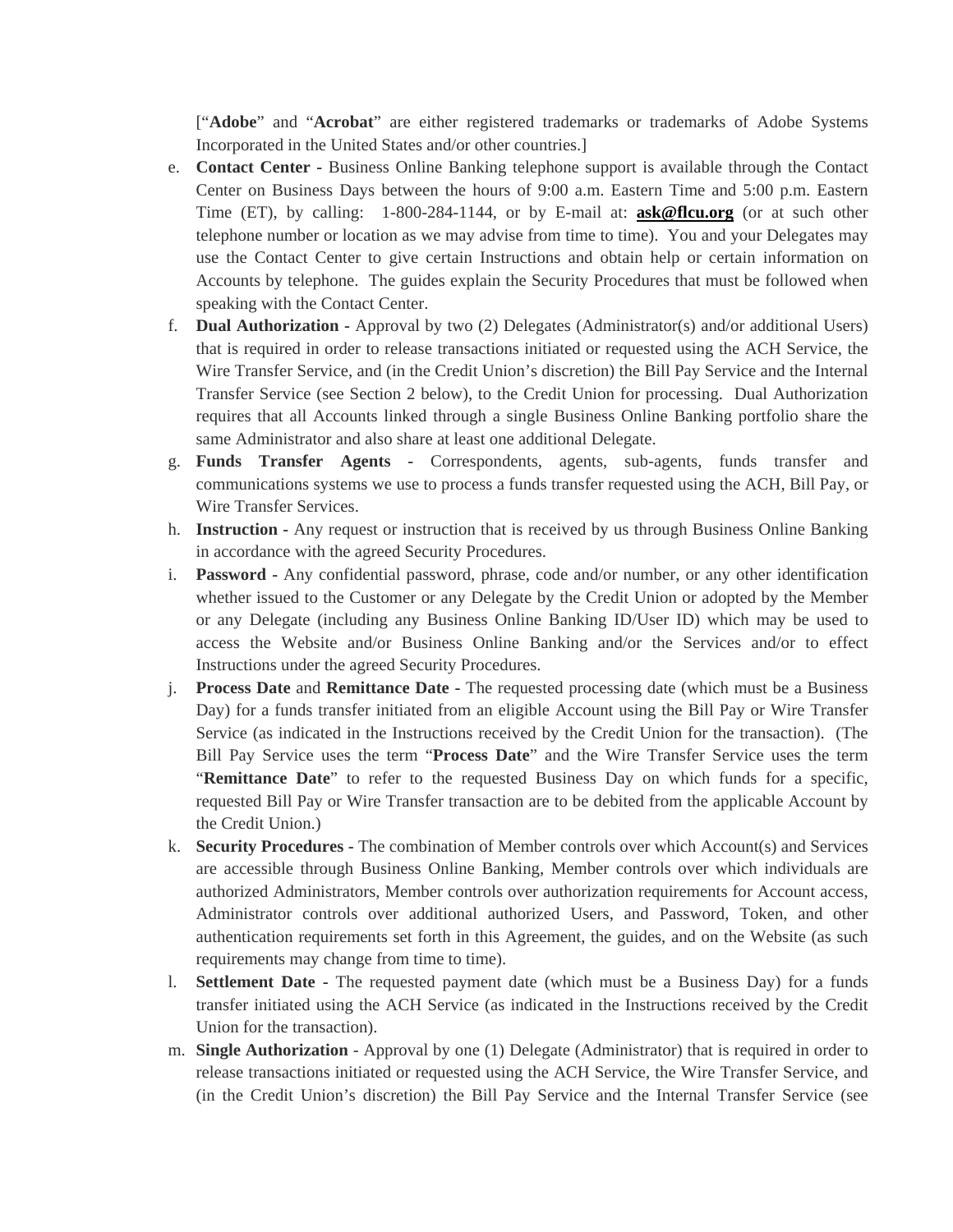Section 2 below), to the Credit Union for processing.

- n. **Users** and **Delegates -** The Administrator(s) you designate pursuant to Section 1.5 below may designate additional Users of a Service in accordance with the procedures set out in the Business Online Banking guides. (Such Users and Administrator(s) are sometimes referred to as "**Delegates**" in this Agreement.) An individual User's authorities and limits must be established by your Administrator(s). All Delegates must be specifically identified and authorized natural persons (individuals).
- o. **Website -** www.flcu.org and any other Services-related web pages of the Credit Union.

**1.3** By completing and submitting the Credit Union's Application for Business Online Banking Services ("**Application**") and/or any Supplement to the Application for Business Online Banking Services ("**Supplement**"), by selecting the "I Agree" box below, or by logging into and using a Service, or signing below, you (a) agree to be bound by the guides and by the terms of this Agreement as amended from time to time pursuant to Section 17 below, and (b) represent to the Credit Union that you are authorized by appropriate resolution or consent of the owner(s) of the Account(s) (or, if applicable, as the owner or authorized representative or agent of the owner of the Account(s)) to accept the terms of this Agreement for all applicable Services.

**1.4** Your authorized Delegate(s) (your Administrator(s) and any additional authorized User(s) as designated by you from time to time on the Application, any applicable Supplements, and on any other applicable Servicesrelated forms and Services-related web pages pursuant to which the Credit Union has specifically agreed to accept Administrator and/or User authorizations) may access applicable Services online through the Website. You hereby approve and ratify any and all acts committed by any Administrator or other person with access to the setup function with regard to the Services. Any designation of a Delegate by any Administrator or other person with access to the setup function with regard to the Services shall constitute a designation by you. You agree any Delegate may transact any business on your behalf on any of your Accounts through the Services. Subject to the express provisions of this Agreement and except as prohibited by applicable law, you agree that you are responsible for and bound by all transactions on your Accounts initiated or made through the Services. Without in any way limiting the foregoing, you agree that any person or entity allowed by you to use the Services will be a Delegate and you are responsible for all transfers and transactions initiated or authorized by that person or entity, as the case may be. You agree that you have duly authorized each Delegate to use the Services and to act on your behalf with regard to the use of and conducting any transaction through use of the Services. You hereby approve and ratify any and all acts committed by any Delegate. Use of the Services, or any of them, by any Delegate shall constitute your use.

**1.5** You will designate the Administrator(s) on the Application and/or Supplement, or as the Credit Union may otherwise agree from time to time, in the Credit Union's sole discretion, pursuant to applicable Security Procedures. The Application process must be executed or approved by one or more authorized owners or principals of your business or one or more individuals who are authorized (based on the Credit Union's records, including without limitation any applicable copies of business resolutions or authorizations you provide to the Credit Union from time to time, which must be in form and content acceptable to the Credit Union) to withdraw funds from the Account and to close the Account. The Administrator(s) you designate will register for applicable Services online and may establish additional Users and their authorities and limits (See also Section 1.7 below). An Administrator or other specifically authorized User will be able to view, print, and download electronic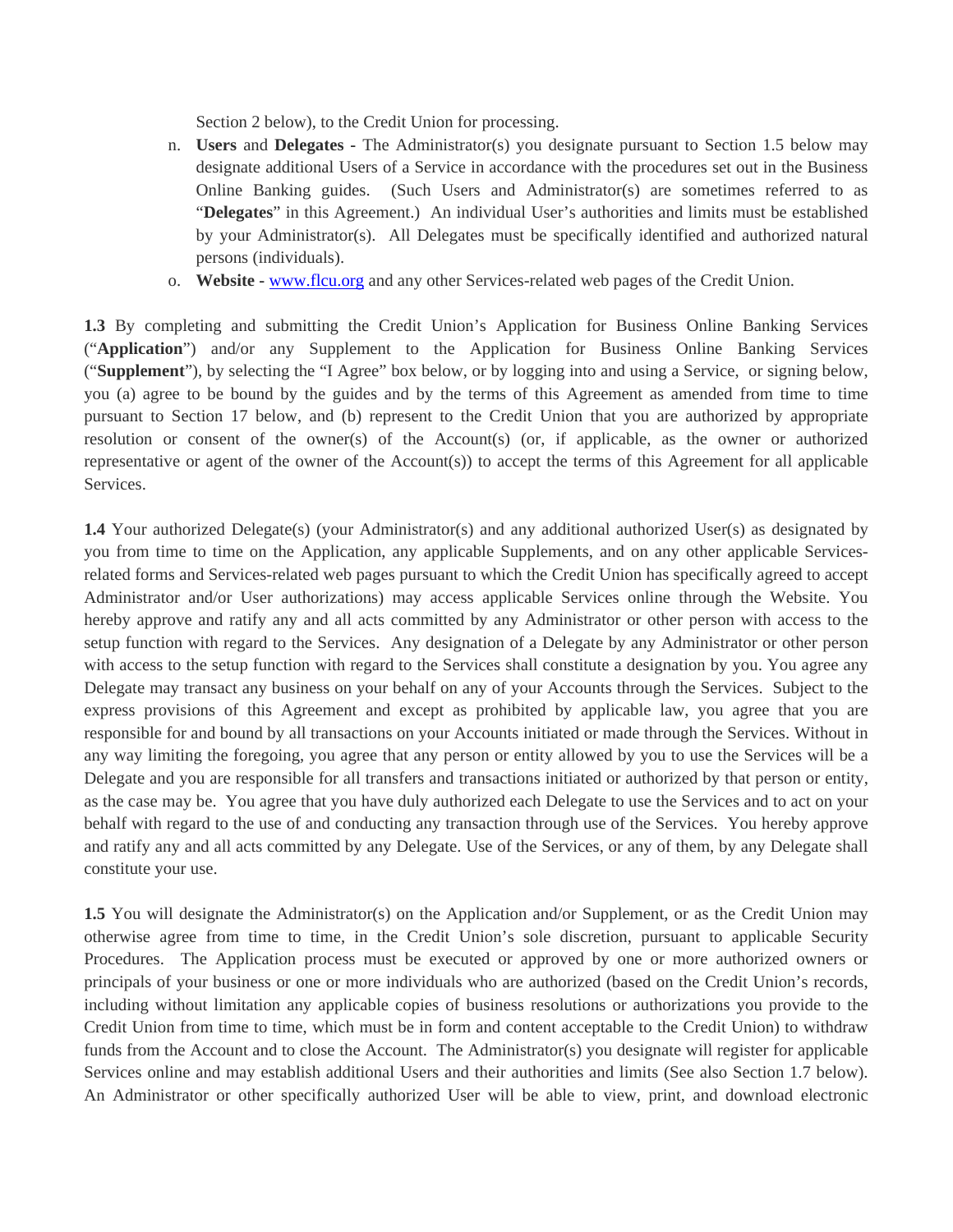Account statements and certain Account transaction information on your behalf by electronic means using the Credit Union's Electronic Statement Delivery and Account Transaction Information Services (See also Sections 2.1(f), 2.1(g), and 6 below). You authorize the Credit Union to execute all Instructions received by the Credit Union from any of your Delegates under the Security Procedures contained in the Business Online Banking guides (See also Sections 1.7 and 2.2 below).

#### **1.6 Authorization**

You may implement Single or Dual Authorization. We recommend use of Dual Authorization.

Dual Authorization is available to your business as an added protection against possible fraud. Dual Authorization can be used in performing ACH, Wire Transfer, Bill Pay, and Internal Transfer Services. Dual Authorization will not apply to the number of signatures required on checks, drafts, or negotiable orders of withdrawal written against your checking account(s) (regardless of whether your checking account(s) are enrolled in any Service). There is a greater risk to your business using Single Authorization as it allows any individual that is signed into Home Banking to authorize electronic ACH, Wire Transfer, Bill Pay and Internal Transfer Services within established limits without any review process. In addition, **Single Authorization has greater risk to you in the event of hostile electronic takeover.** Establishing a second online user with dual authorization will reduce the risk of any potential loss. Notwithstanding the foregoing, the Credit Union reserves the right, in the Credit Union's discretion, to require Dual Authorization as a condition of using the ACH, Wire Transfer, Bill Pay and/or Internal Transfer Services, and as a condition for using any other Business Online Banking Service**.** 

**1.7** You acknowledge and agree that limitations on Account access can only be controlled by you and the Administrator(s), not the Credit Union. The Credit Union will not be liable to you or any third party for any loss, damage, or expense arising from access to an Account by any Delegate under the Security Procedures contained in the Business Online Banking Services Agreement. **You agree to indemnify and keep the Credit Union harmless against all actions, claims or demands arising from or relating to any action of a Delegate under the Security Procedures. Your obligations under this Section 1.7 shall survive termination of this Agreement and termination of your participation in Business Online Banking (or any applicable Service) (See also Sections 3.1 and 14 below.)** 

## **2. The Services**

**2.1** Business Online Banking includes the following Services (certain Services, such as the ACH, Bill Pay, and Wire Transfer Services, may require that you apply separately and/or be approved by the Credit Union for the Service):

- a. **ACH** Service (transferring funds from Accounts to eligible payees located within the United States pursuant to automated clearing house rules; see also Section 8 below).
- b. **Bill Pay** Service (transferring funds from Accounts to eligible payees located within the United States; see also Section 7 below).
- c. **Internal Transfer** Service: Includes the ability to transfer funds between eligible Accounts and certain specifically approved and enrolled Loan accounts with the Credit Union, as described more fully below and in Section 11. You can authorize one-time or recurring transfers between your eligible Accounts (see Section 1.2) and/or certain of your specifically approved and enrolled Loan accounts with the Credit Union.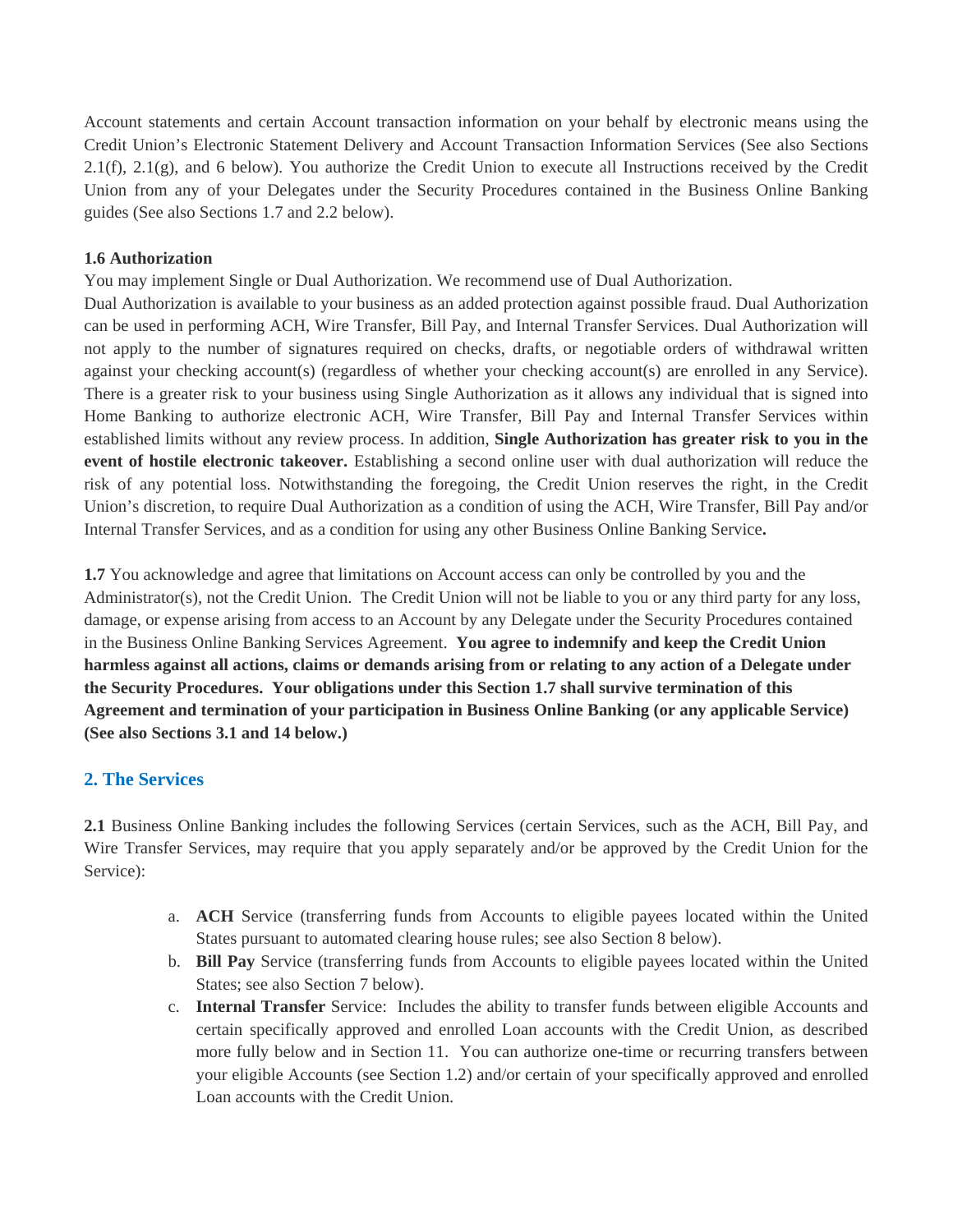- d. **Wire Transfer** Service (transferring funds in United States dollars from Accounts to eligible payees located within or outside the United States using wire transfer services available through the Federal Reserve Banks only (e.g., Fedwire Funds Service) or another wire transfer service(s) selected or agreed-to by the Credit Union; see also Section 9 below).
- e. **Secure Messaging** Service (accessed through Business Online Banking, allowing secure electronic messages to be sent by you to the Credit Union and by the Credit Union to you (in response to a Secure Message received by the Credit Union from you) concerning the Services and/or your deposit accounts or loan accounts with the Credit Union). There are certain risks associated with the transmission of electronic messages through the Secure Messaging Service, including but not limited to unauthorized access, system outages, delays, disruption in telecommunications services and the Internet. Electronic messages sent through the Secure Messaging Service are contained within the service. (See also Section 6.2 below.)
- f. **Electronic Statement Delivery** Service (allows an Administrator or any specifically authorized User to view, download and print Portable Document Format (PDF) copies of the last twenty-four (24) Account statements made available by the Credit Union; see also Section 6.3 below). We may send you any notification (by E-mail or otherwise) after we make a new monthly Account statement available for viewing, downloading and printing through the Electronic Statement Delivery Service. You agree to maintain access to Business Online Banking in a manner that gives you continuous ability to access, review and download or print your electronic Account statements. Provisions in this Agreement concerning the Electronic Statement Delivery Service supersede any conflicting provisions in any prior Electronic Statement Delivery Enrollment Agreement that may have been entered into between you and the Credit Union concerning any Account enrolled now or in the future in Business Online Banking.
- g. **Account Transaction Information** Service (allows an Administrator or any specifically authorized User to view, download and print certain Account-related transaction information). The Account Transaction Information Service includes the following features:
	- i. View, download and print Account balance and Account transaction information for the last ninety (90) days;
	- ii. View, download and print check images using Java™ software (developed by Oracle Corporation) or compatible software;
	- iii. View, download and print certain summary information (such as available balance information) for Accounts; and
	- iv. View, download and print certain summary information for certain specifically approved and enrolled Loan accounts.
- h. Account balance, transaction, and summary information may not reflect then-pending or inprocess transactions (including then-pending or in-process debits and credits). We will not send you any notification (by e-mail or otherwise) after we make Account transaction information available for viewing, downloading and printing through the Account Transaction Information Service. You agree to maintain access to Business Online Banking in a manner that gives you continuous ability to access, review and download or print your Account transaction information. (See also Section 6.3 below.)

**2.2 An Administrator** may be permitted to take the following actions using the Services (to the extent a Customer has qualified for a specific Service):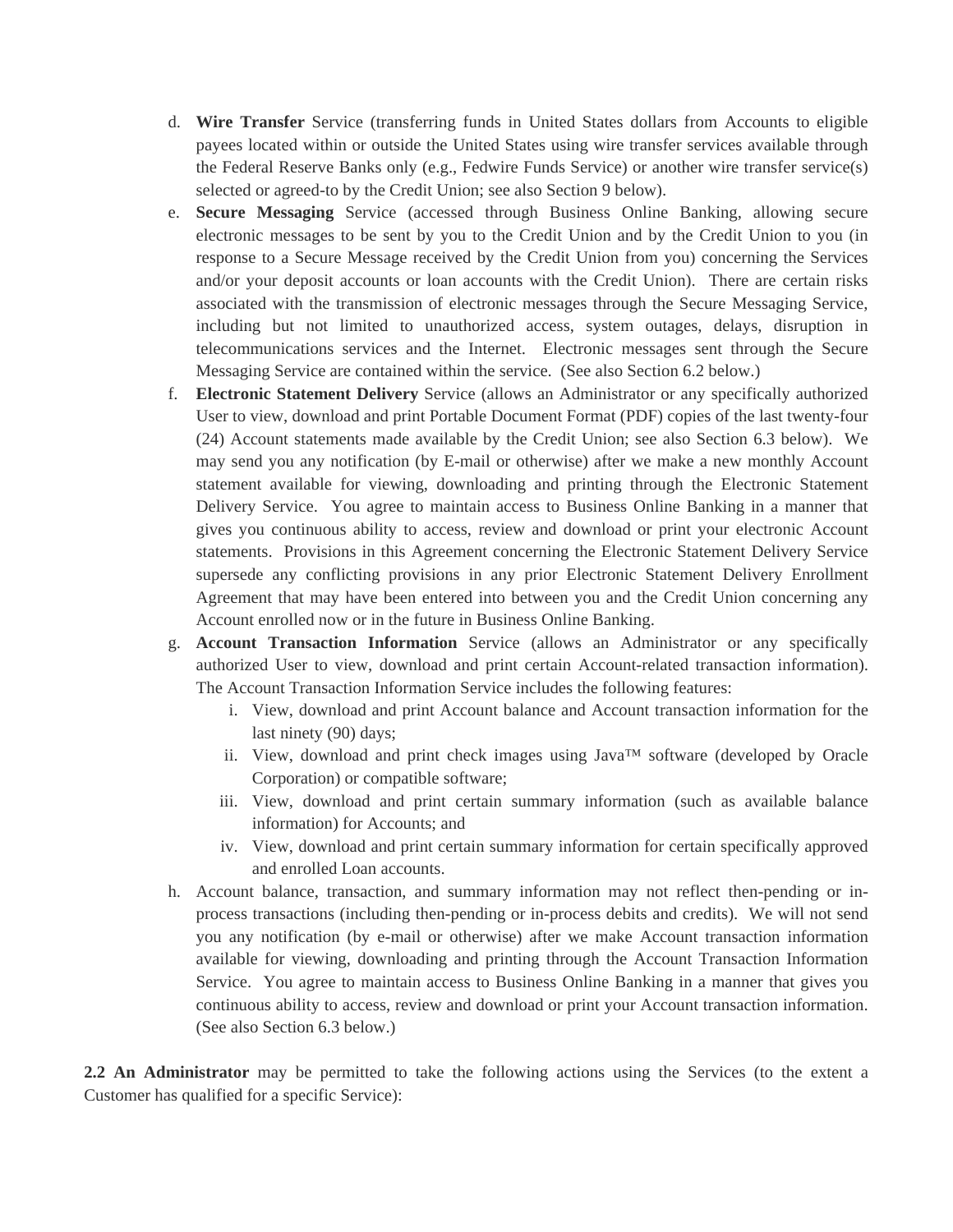- a. Setup and/or Change Users and define which Accounts and Services Users may access and the daily and/or other transaction limits (if applicable) within which Users may initiate and authorize funds transfers using the Bill Pay, ACH, Wire Transfer and/or other Services. These limits can be amended by the Administrator(s) up to the maximum limits established by the Credit Union. The Administrator(s) and User(s) (to the extent authorized by the Administrator(s)) will be able to view and access each Account and each applicable Service in any manner and for any purpose available through Business Online Banking (whether now available or available at some time in the future), subject to the limitations and restrictions of this Agreement. All daily and transaction limits (whether per Customer, per Account, per User, or per Administrator) are subject to approval and limits established by the Credit Union, and the Credit Union reserves the right to modify all such daily and transaction limits from time to time at the Credit Union's discretion, without advance notice.
- b. Authorize changes initiated by another Delegate under applicable Dual Authorization rules.
- c. View and change the permissions of the Users created.
- d. Download transaction information to certain spreadsheet-compatible formats for use in connection with certain commercially available third-party accounting software.
- e. Create and Change Beneficiary, Payee and/or Participant Lists for Bill Pay, ACH and Wire Transfers.
- f. Access information about additional Credit Union products and services that may be of interest to you.
- g. Obtain an audit trail of confirmed actions taken by Delegates. (See Section 4.6 below.)

**2.3 Credit Information.** We may investigate your credit record and obtain any credit report we consider necessary or appropriate in connection with any aspect of our dealings with you and your Account(s) with respect to Business Online Banking (including, but not limited to, considering whether to cancel or suspend your right to use Business Online Banking and investigating any dispute concerning any funds transfer requested through Business Online Banking). We may furnish information concerning any aspect of our dealings with you and your Account(s) with respect to Business Online Banking to other financial institutions and credit reporting agencies, before or after termination of this Agreement and before or after termination of your participation in Business Online Banking (or any applicable Service).

**2.4 Limitation on Services.** You may view certain summary account information about an enrolled Loan account of yours at the Credit Union (see Section 2.1(g) above), and authorize payments to the enrolled Loan account from an eligible Account (see Sections 1.2 and 2.1(c) above) using Business Online Banking. You may not use Business Online Banking to request a loan advance from a Loan account at the Credit Union; all loan advance requests should be made by contacting your Relationship Manager. All payments and transfers to (or from) an enrolled Loan account at the Credit Union are subject to the terms of the applicable agreement governing the Loan account. For example, the processing of a loan advance request may be delayed pending credit approval (and may be refused in accordance with the terms of the agreement governing the Loan account).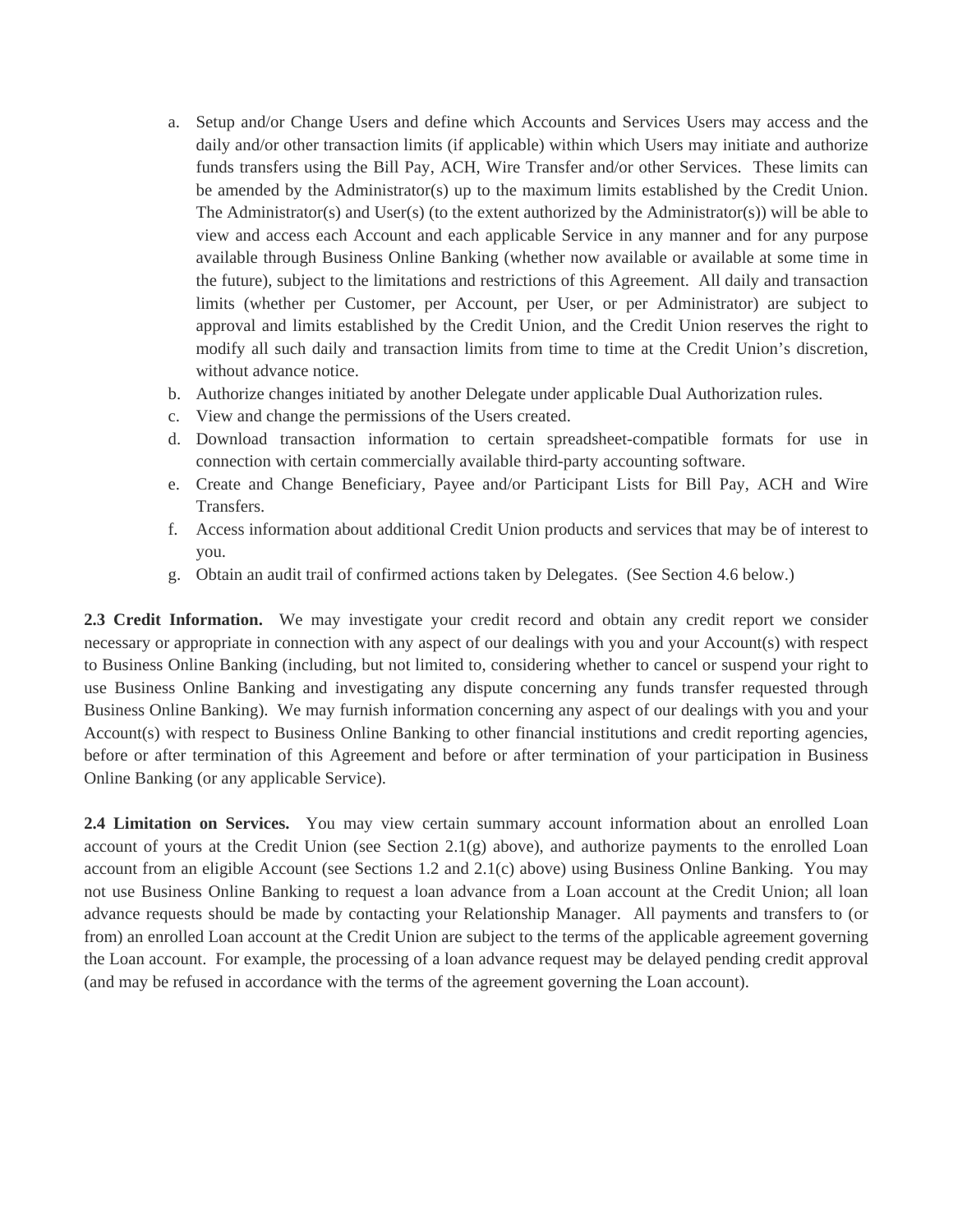## **3. Accounts**

#### **3.1 Accounts Held Under Different Tax Identification Numbers.**

- a. Where Accounts held under different taxpayer identification numbers (TINs) are included on one Business Online Banking profile, the Member acknowledges that an employee/individual User of one business may be given authority by an Administrator to transfer funds or conduct other transactions on Accounts of other businesses included in the Business Online Banking profile. Member acknowledges that limitations on such access can only be controlled by the Member and the Administrator(s), not the Credit Union. **The Credit Union will not be liable to the Member or any business entity or individual for any loss, damage, or expense arising from access to an Account by any Delegate and the Member hereby agrees to indemnify and keep the Credit Union harmless against all actions, claims or demands arising from actions of any Delegate** (See also Section 1.7 above).
- b. **Member's Representation and Warranty.** You represent and warrant to the Credit Union that if Accounts held under different TINs are included in your Business Online Banking portfolio, each signer for the business entities using such TINs is authorized to designate the multiple TINs included on the Application or Online Enrollment for Business Online Banking and that no Account included for common access through one Business Online Banking profile is restricted from such common access by applicable law or regulation or by the organizational documents of the applicable business entity(ies). In addition, if your Business Online Banking portfolio includes Accounts held under different TINs, you agree that you and the other business entity(ies) using such TINs are solely responsible for complying with all applicable tax rules and regulations. You also warrant and represent that if the activities conducted through Business Online Banking result in pooling of cash among different legal entities, the owners of the Accounts are engaged in an authorized cash management arrangement.
- c. **Your indemnity obligation and your representations and warranties in this Section 3.1 shall survive termination of this Agreement and termination of your participation in Business Online Banking (or any applicable Service).**

**3.2** Each of your Accounts at the Credit Union will continue to be subject to all other agreements otherwise governing them, except where it is specifically noted to the contrary in this Agreement or any guides. Additionally, your Accounts and the Services will be subject to the Credit Union's rules, procedures and policies applicable to your Accounts, and the rules and regulations of any Funds Transfer Agents used by the Credit Union in connection with the Services, and applicable state and federal laws and regulations.

**3.3** You may ask the Credit Union to add new eligible deposit accounts or remove existing Accounts from applicable Services by calling the Contact Center at 1-800-284-1144 on Business Days between the hours of 9:00 a.m. ET and 5:00 p.m. ET, or by contacting your Relationship Manager.

#### **4. Security Procedures and Instructions**

**4.1** Your designated Administrator will receive written notice from the Credit Union (in either hard copy or electronic form, at the Credit Union's discretion) with password and log-in information and (where applicable) confirmation of successful completion of set-up. The Administrator may then designate additional Users for the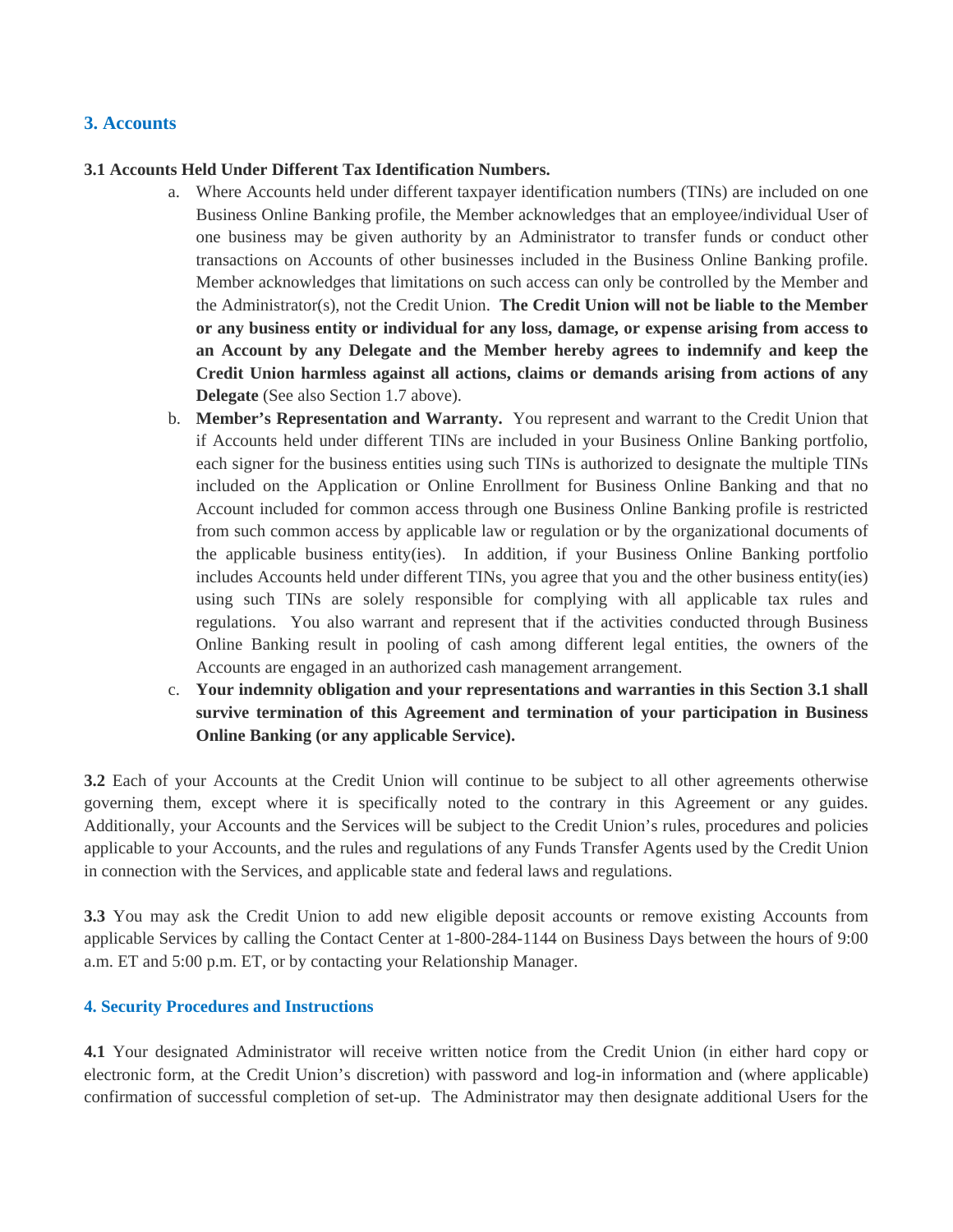applicable Services. All Administrators are required to set up usernames and new Passwords for each Delegate before accessing Business Online Banking at the Website.

**4.2** You authorize the Credit Union to act on Instructions received under your Password through Business Online Banking. For security purposes it is recommended that you and all Delegates memorize your Password and do not write it down. You are responsible for keeping your Password and Account information confidential. Details of Security Procedures and techniques you may use to protect your confidential information are given in the guides.

**4.3** You and each of your Delegates agree to comply with the terms of this Agreement, the guides, and any other reasonable instructions or recommendations we may issue to you regarding Business Online Banking security including, without limitation, the security recommendations contained in the guides. You agree that it is your sole responsibility to set up, maintain and regularly review security arrangements concerning access to, and use of, the Services, and information stored on your computing and communications systems, and your and any of your Delegates' control of Passwords, other security devices and access to Business Online Banking.

**4.4** You confirm that you have assessed the Security Procedures for Business Online Banking and have determined that these features, in combination with your own security measures, are adequate for your Account(s). You acknowledge that the primary purpose of the Security Procedures for Business Online Banking is to verify the authenticity of Instructions we receive through or in connection with the Services, and whether such Instructions are submitted by your Delegates or otherwise on your behalf. Unless we permit you to establish a different security procedure, you agree that the Security Procedures for Business Online Banking are commercially reasonable verification of Instructions, payment orders and other electronic funds transfers. If we permit you to establish a different security procedure, you agree that procedure is a commercially reasonable method of verifying Instructions, payment orders and other electronic funds transfers. You agree that, if we accept an Instruction, payment order or other electronic funds transfer in good faith and in compliance with our Security Procedures for Business Online Banking, the Instruction, payment order or other electronic funds transfer is effective as your order or transfer, as the case may be, whether or not authorized by you. The Security Procedures do **not** detect and are not intended to detect errors in the content of any Instructions, and you acknowledge that no procedure for the detection of errors in the content of Instructions has been agreed upon by you or us. You acknowledge that you are solely responsible for the content, accuracy, and completeness of all Instructions. (See also Section 4.9 below.)

**4.5** You must ensure that your Delegates keep their Username and Password secure and secret at all times and take steps to prevent unauthorized use of their Username, Password, and any other security device provided to them. Your Username and Password act as your signature. You may change your Password at any time by following instructions in the guides.

**4.6** You agree to regularly obtain and review the audit trail of confirmed actions taken by Delegates (see Section 2.2(g) above) and to regularly review all Account transactions that have been requested using the Services. Such regular reviews must occur at least once every two (2) calendar days. You must notify us immediately if you (including any Delegate) know of or suspect any unauthorized access to Business Online Banking, the Website or the Contact Center, or any unauthorized transaction or Instruction. You also agree to cooperate with us in connection with our review or investigation of any claim of an unauthorized or erroneous funds transfer initiated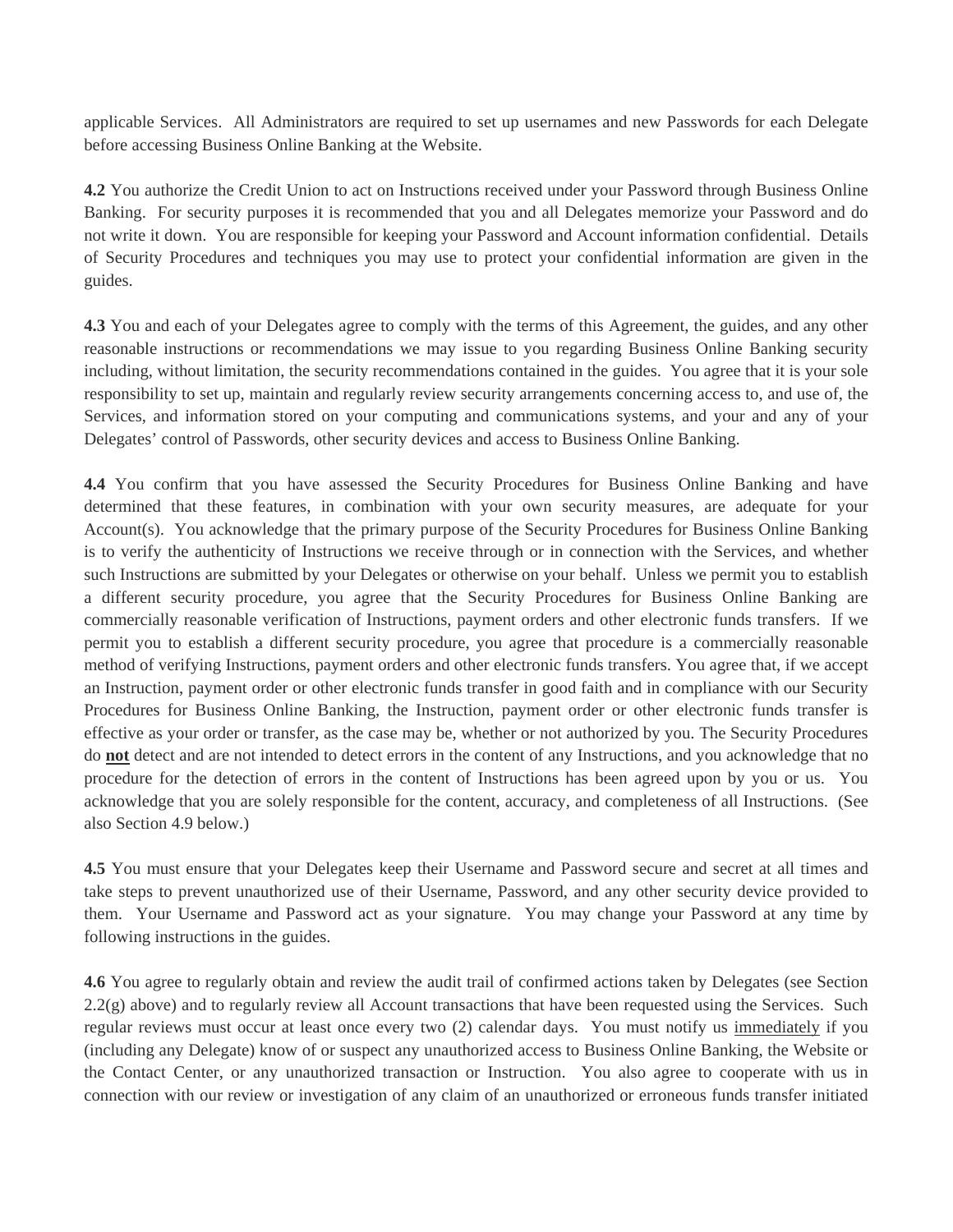using Business Online Banking, and you agree that we may review your records in connection with any such review or investigation, and in connection with any security-related audit or review of your compliance with the requirements of this Agreement.

## **Your obligations under this Section 4.6 shall survive termination of this Agreement and termination of your participation in Business Online Banking (or any applicable Service).**

**4.7** The Services are accessed through the Internet, which is a public system over which we have no control. It is therefore your duty to make sure that any computer or other device, which you use to access the Services, is free from and adequately protected against acquiring computer viruses and other destructive or disruptive components.

**4.8** You agree that you are solely responsible for the performance and protection of any browser used in connection with Business Online Banking including the prompt adoption by you of all security patches and other security measures issued or recommended from time to time by the suppliers of such browsers.

**4.9** If any Instruction identifies an intermediary Financial Institution, or the beneficiary's or payee's Financial Institution, or the beneficiary or payee, by name and an account or other identifying number, we and our Funds Transfer Agents may act solely on the basis of that number (even if that number identifies a different Financial Institution, beneficiary or payee). We and our Funds Transfer Agents have no duty to detect any inconsistencies between names and identifying numbers contained in any Instructions. If an Instruction does not designate an intermediary Financial Institution where appropriate, we may select an intermediary Financial Institution and you agree that we shall have no liability with respect to such selection. We are not responsible for any error or delay on the part of any intermediary Financial Institution or any beneficiary's or payee's Financial Institution in accepting, processing and/or transmitting your Instructions, unless the error or delay is the direct result of our own gross negligence or willful wrongdoing. In addition, if you specify an intermediary Financial Institution (whether by name or identifying number), you agree that you shall bear all risk of loss if that intermediary Financial Institution fails to properly process and transmit your Instructions.

**4.10** Instructions requesting cancellation or amendment of an already-transmitted Instruction must be transmitted to us using the same level of Security Procedure as used for the original Instruction. If you ask us to cancel or modify any already-transmitted Instruction, we will make all reasonable efforts to comply with your request. However, except to the extent specifically provided in this Agreement (see, e.g., Section 7.9 below), we have no obligation to cancel or amend a requested funds transfer after Instructions for such transfer have been transmitted to us for processing. In no event will we be liable for any failure to cancel or modify an Instruction if such a request is not received at a time or under circumstances that give us a reasonable opportunity to act on your request (including, for example, any request received after we have already started processing the Instruction).

**4.11** We will not be obligated to execute any Instruction if:

- a. It is not in accordance with any term or condition applicable to the Account or the Services;
- b. We believe it may not be authorized by you;
- c. It involves funds subject to a hold, dispute, restriction or legal process we believe prevents their withdrawal;
- d. It would exceed your collected and available balance in the Account on the day the transfer is scheduled to be made or on the day we begin processing the requested transfer or Instruction;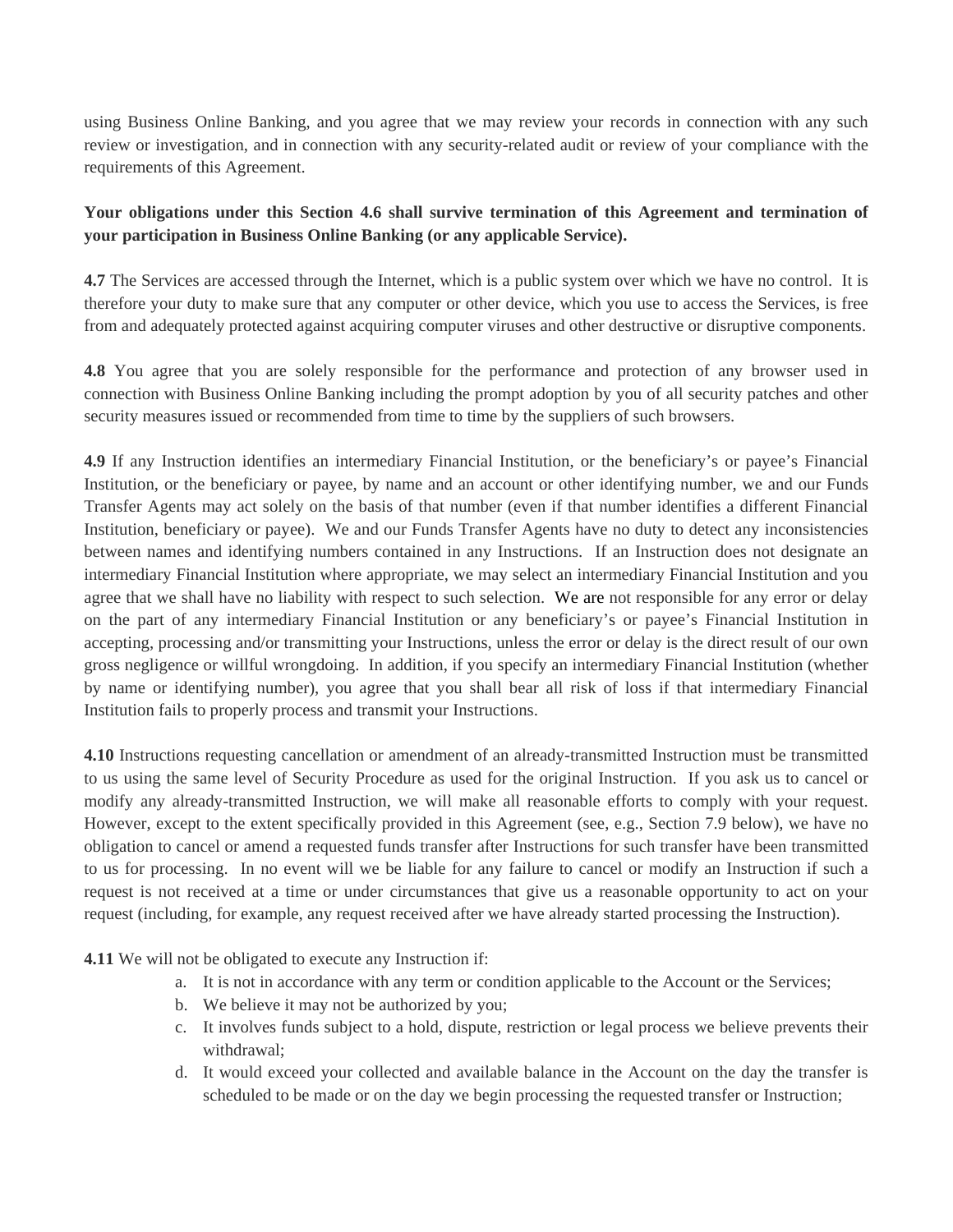- e. It would result in exceeding any limit established by us or by you;
- f. It would violate any applicable provision of any risk control program of any federal or state law or regulatory authority;
- g. It is not in accordance with our applicable policies, procedures or practices (including without limitation the guides);
- h. We have reasonable cause not to honor for our or your protection; or this Agreement or the applicable Service for the applicable Account has been terminated by you or by us.

We shall have no liability to you for the rejection of any funds transfer requested using Business Online Banking.

**4.12** Transactions may not be executed by us immediately when an Instruction is received. Some transactions may take time to process and certain Instructions may only be processed during normal Credit Union hours on Business Days even though Business Online Banking is online and may be accessible outside such hours. We are not responsible for delays in processing caused by circumstances beyond our control, including but not limited to errors you cause through your inputting and/or releasing of funds transfers requested using Business Online Banking, or errors caused by machine or transmission facility malfunctions, or the action or inaction of any network, financial institution, or other third party (including without limitation any Funds Transfer Agents). To the fullest extent permitted by law, our Funds Transfer Agents shall be deemed to be your agents and we shall not be under any liability for any errors, negligence, suspension or default of any of them, all such risks being borne by you.

**4.13** If we do not act on (reject) or delay acting on an Instruction, we shall attempt to notify you of this as soon as is reasonably possible after we have received the Instruction for processing, to the extent permitted by law. Unless otherwise provided in this Agreement, we may in our sole discretion choose to notify you by telephone, first-class mail, or electronic message (through the Secure Messaging Service or directed to any E-mail address we have on file for your participation in Business Online Banking - see also Section 6.2 below). We may direct such notices to any of your Administrators, in our sole discretion. We shall have no liability to you for the fact that a notice is not given to you by us, or is given by us at a later or earlier time than that provided for herein. If we reject an Instruction because of insufficient available funds in your Account, we will generally notify you no later than the requested Value Date or Settlement Date for such requested funds transfer (as applicable).

**4.14** As part of our processing of funds transfer Instructions we receive from you or any Delegate pursuant to this Agreement, we may in our sole discretion place an administrative hold on, and set-off against, funds in your Account(s) sufficient to cover any and all funds transfers requested through Business Online Banking by you or any Delegate, and any and all fees associated therewith, whether or not then due. Such administrative hold and set-off shall be effective at the time the Credit Union opts therefor even though evidence thereof is not entered in the records of the Credit Union until later.

**4.15** Notwithstanding Section 4.14 above, you agree that we may choose in our sole discretion to withdraw funds from your Account(s) sufficient to cover any and all funds transfers requested using the ACH Service on the second Business Day preceding the requested Settlement Date, to facilitate the pre-funding of your requested ACH funds transfers.

**4.16** You agree that funds transfer Instructions submitted using the ACH or Bill Pay Service may be transmitted through the automated clearing house (ACH) network and that payment to a payee relating to such Instructions is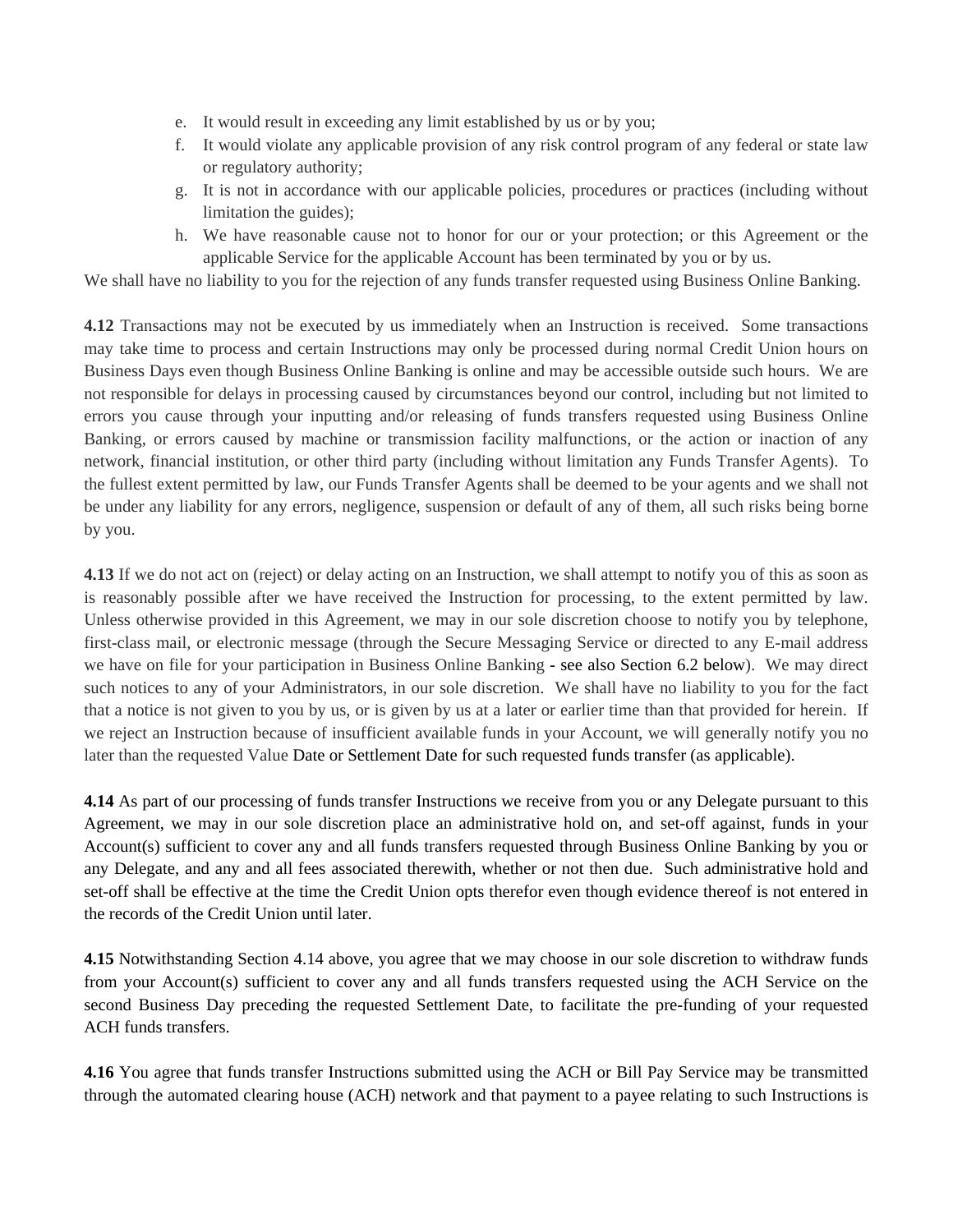provisional until the payee's financial institution has received final settlement with respect thereto through a Federal Reserve Bank or otherwise has received payment with respect thereto as provided for in Section 4A-403(1) of Article 4A of the Uniform Commercial Code. If the payee's financial institution does not receive such final settlement or other payment, the payee's financial institution shall be entitled to a refund from the payee in the amount of such provisional payment, and you will not be considered to have paid the payee in such a case.

**4.17** You agree that if a funds transfer you request is rejected by any intermediary or receiving financial institution (for example, because of erroneous or incomplete information in your Instructions, or for any other reason) we have no obligation to attempt to correct or re-initiate your funds transfer Instructions, or to notify you of the intermediary or receiving financial institution's rejection.

**4.18** Unless otherwise instructed, we will credit the applicable Account for any funds transfer requested using Business Online Banking that is rejected or returned.

**4.19 Monitoring Communications.** In the regular course of business of the Credit Union or any agent of the Credit Union (including without limitation any Funds Transfer Agent), we or our agent may, for security and quality control purposes, monitor and record telephone, electronic messages or other communications to or between any of the employees and other agents of the Credit Union or our agent and you (including your Delegates and anyone else requesting or purporting to make a request on your behalf), including, but not limited to, any Instruction to the Credit Union. **This Section 4.19 shall survive termination of this Agreement and termination of your participation in Business Online Banking (or any applicable Service).** 

#### **5. Service Interruptions**

**5.1** At certain times the Services may not be available due to system maintenance or circumstances beyond our control. During such times, or if for any other reason you are not able to access the Services online, you may call the Contact Center at 1-800-284-1144 on Business Days between the hours of 9:00 a.m. ET and 5:00 p.m. ET for assistance with Services.

**5.2 Force majeure.** Neither party will be liable for delay in performing or failure to perform any of its obligations under this Agreement which is caused by circumstances beyond its reasonable control, including, but not limited to, the failure, malfunction or unavailability of telecommunications, data communications and computer systems and services, war, act of terrorism, civil unrest, government action, strikes, lock-outs or other industrial action or trade disputes (whether involving either party's employees or those of a third party). Any delay or failure of this kind will not be deemed to be a breach of the Agreement and the time for performance of the affected obligation will be extended by a period, which is reasonable in the circumstances.

# **6. E-Account Statements; other Account transaction information; Hardware and Software Requirements**

**6.1 Paper copies of electronic Account statements.** At your request, we will send you a paper copy of an electronic Account statement previously made available through the Electronic Statement Delivery Service. Our standard fee then in effect and charged for paper delivery of copies of Account statements will apply. Paper copies of electronic Account statements can be requested by contacting the Contact Center at 1-800-284-1144 on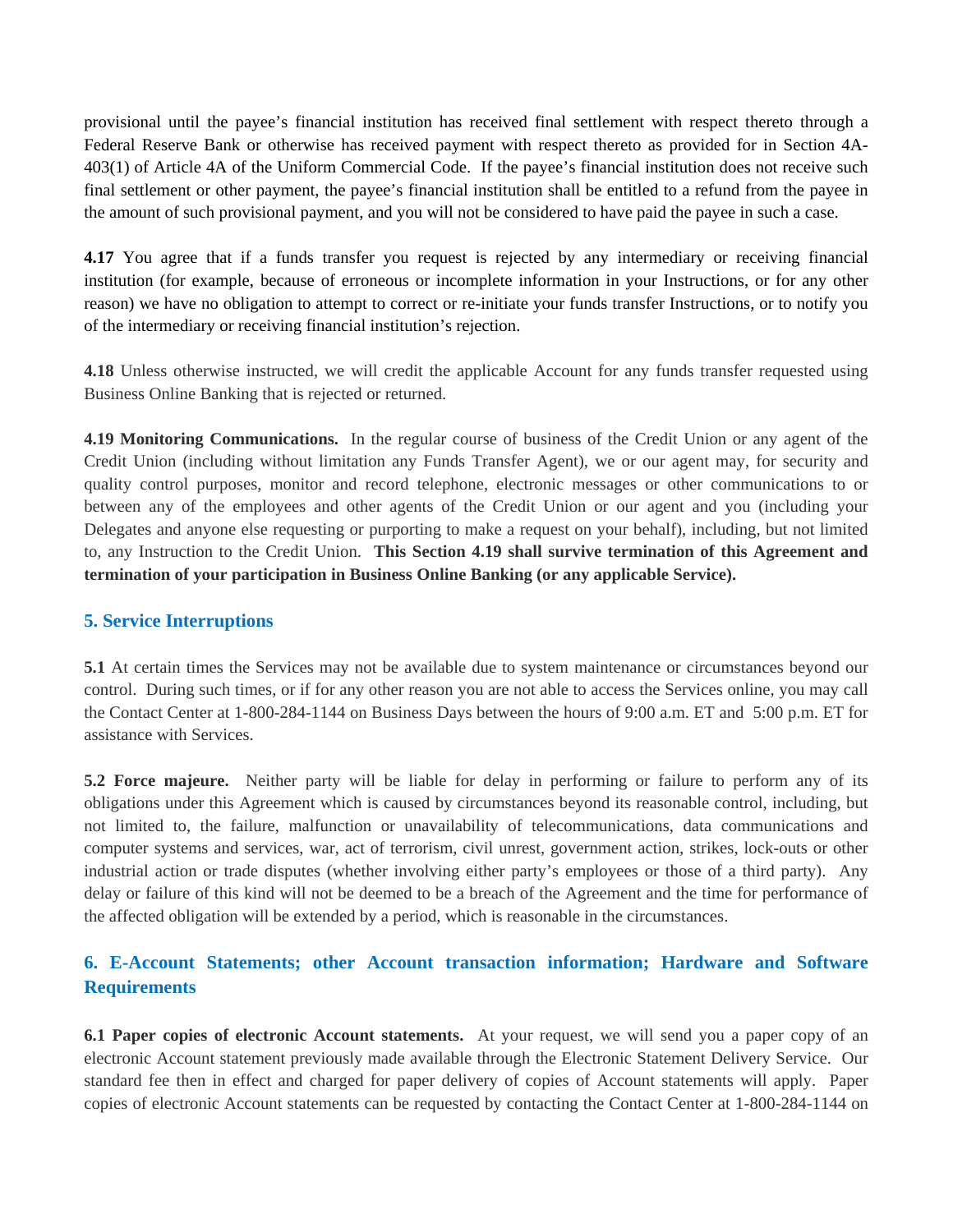Business Days between the hours of 9:00 a.m. ET and 5:00 p.m. ET. A paper copy of electronic Account statements can be obtained until the copy is no longer required to be maintained by the Credit Union as a record for the designated Account under applicable law or regulation.

**6.2 Your E-mail address.** You agree that you have and will have access at all times to a valid E-mail address, for as long as you have any Account enrolled in any Service. It is your sole responsibility to advise us immediately of any changes or updates to your designated E-mail address by contacting the Contact Center or your Relationship Manager. Any and all notices we send to the E-mail address we have on file for your participation in Business Online Banking shall be deemed to have been delivered to you personally, whether actually received or not.

#### **6.3 Hardware and Software Requirements**

- a. **General requirements.** You agree that you have and will continue to have access at all times to a personal computer capable of supporting at your cost: a 128-bit or higher browser encryption, Internet access, and Business Online Banking, for as long as you have any Account enrolled in any Service.
- b. **Additional Requirements for certain guides and the Electronic Statement Delivery Service.**  You must also have access to Adobe® Acrobat® Reader (version 9.0 or higher) to access, print, and/or download the guides and the electronic Account statements that are available through the Electronic Statement Delivery Service in Portable Document Format (PDF) file format.

If our method of electronic delivery of Account statements changes so as to require additional software, upgrades, plug-ins or additional security features in your hardware or software, we will notify you of such change (by posting notice of such change on the Website or by other means) and ask you to confirm to us that your hardware and software have been upgraded to the required standards.

You understand that accessing electronic Account statements through Business Online Banking and receiving Email notices from us may cause you to incur certain costs associated with E-mail, electronic access, downloading, online time and subscription costs associated with Internet and telecommunications service providers, paper and printing costs, and equipment or software upgrades if necessary. You agree that you will pay all such costs and expenses in connection with your use of the Electronic Statement Delivery Service. (See also Section 12.3 below.)

## **7. Bill Pay Service**

**7.1 Ineligible Accounts.** The Bill Pay Service is not available to any Customer that is a governmental entity, and also is not available to any Account that requires two or more authorized signatures on checks, drafts, or negotiable orders of withdrawal written against such Account. (See Section 1.2 above.)

**7.2 Other Restrictions.** The Bill Pay Service may be used to pay a bill or to make payments to a business or other payee. You agree not to use the Bill Pay Service to make any tax payment, any court-ordered or courtdirected payments, or any payment to a payee that has a mailing address outside the U.S. and you agree that if you attempt such payments, the Credit Union and its agents (including without limitation any Funds Transfer Agent) will not be responsible for that payment. We also reserve the right to limit the frequency and dollar amount of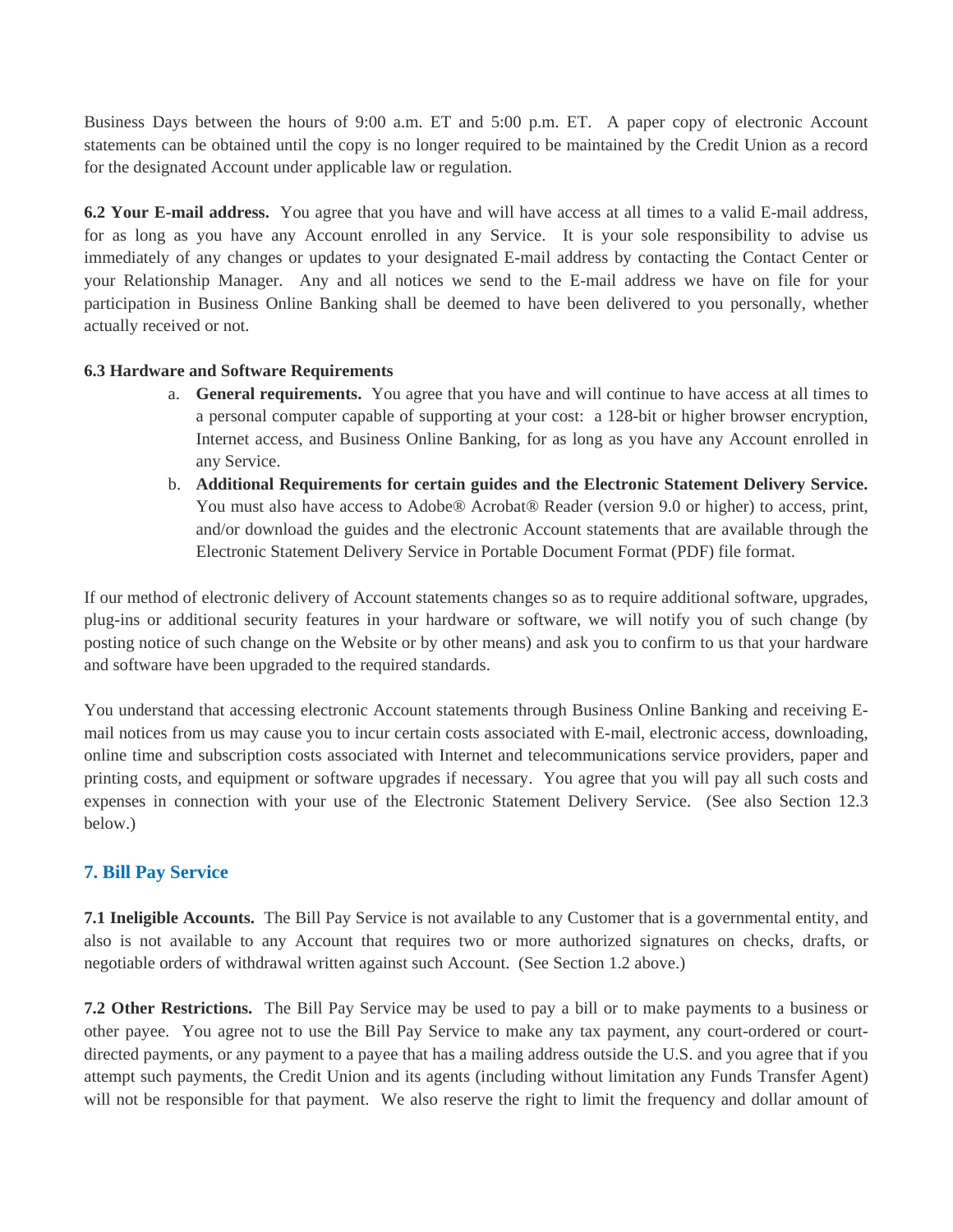Bill Pay transactions from your designated eligible Accounts.

**7.3** We may impose limits on the dollar amount of an individual Bill Pay transaction and on the total dollar amount of all Bill Pay transactions to be processed on any given Business Day from your designated eligible Account, and we may change these limits from time to time without advance notice. Your Administrator may also impose limits on the total dollar amount of Bill Pay transactions that may be initiated on any given Business Day by an individual User. In addition, if the designated Account does not have sufficient available funds to cover a requested Bill Pay transaction on the scheduled or actual processing date, the transaction will not be processed.

**7.4** By using the Bill Pay Service, you authorize us to follow the Instructions provided by your Administrator(s) and/or User(s) using Business Online Banking. You will enter into Business Online Banking the names, addresses, phone numbers and account information of those persons or entities to whom you wish to send funds using the Bill Pay Service. When you initiate a Bill Pay transaction, you authorize us to charge your designated eligible Account and to remit funds to the designated payee on your behalf electronically, provided electronic payments are permitted and accepted by the payee. If the payee does not permit and accept electronic payments, or if we have difficulties generating an electronic payment to a payee, then those funds will be remitted to the payee through the use of a paper check issued by us (or by our Funds Transfer Agent) on your behalf and payable to the payee. Such paper check will state that it represents a payment from you and will indicate your account number with the payee (as entered by you into Business Online Banking).

**7.5** Bill Pay transactions that are scheduled for processing before 2:00 p.m. ET on a Business Day will generally be processed on that Business Day (or, if later, on the requested Process Date). Payments that are scheduled for processing after 2:00 p.m. ET on a Business Day, and payments scheduled on a day that is not a Business Day, will generally be processed on the next Business Day (or, if later, on the requested Process Date).

**7.6** Bill Pay transactions can be sent to payees electronically or by check, in our sole discretion. Electronic payments are sent whenever possible and your designated Account is debited on the Business Day the payment is processed. If we send a payee a check (see Section 7.4 above), your designated Account is debited for the payment amount on the Business Day we issue the check.

**7.7** While it is anticipated that most Bill Pay transactions will be processed and completed on the Business Day you selected as your Process Date (provided that the transactions are scheduled before 2:00 p.m. ET on that Business Day), you acknowledge that due to circumstances beyond our control, such as delays by the payee and the payee's Financial Institution or agent in handling and posting Bill Pay transactions, some Bill Pay transactions may take longer to be posted to your account at the payee. For this reason, we recommend that you select a Process Date which is at least five (5) Business Days before the actual due date of the payment. You agree that we will not be responsible for any Bill Pay transaction that is received or posted by the payee after the payment due date or after any applicable grace period, which could result in a late charge or penalty being assessed by the payee. In such event, you agree that you shall have the sole risk of incurring and the sole responsibility for paying any and all charges or penalties assessed by the payee.

**7.8** You may use the Bill Pay Service to authorize automatic recurring payments of recurring bills. These payments must be for the same amount each month and they will be paid on the same calendar day of each month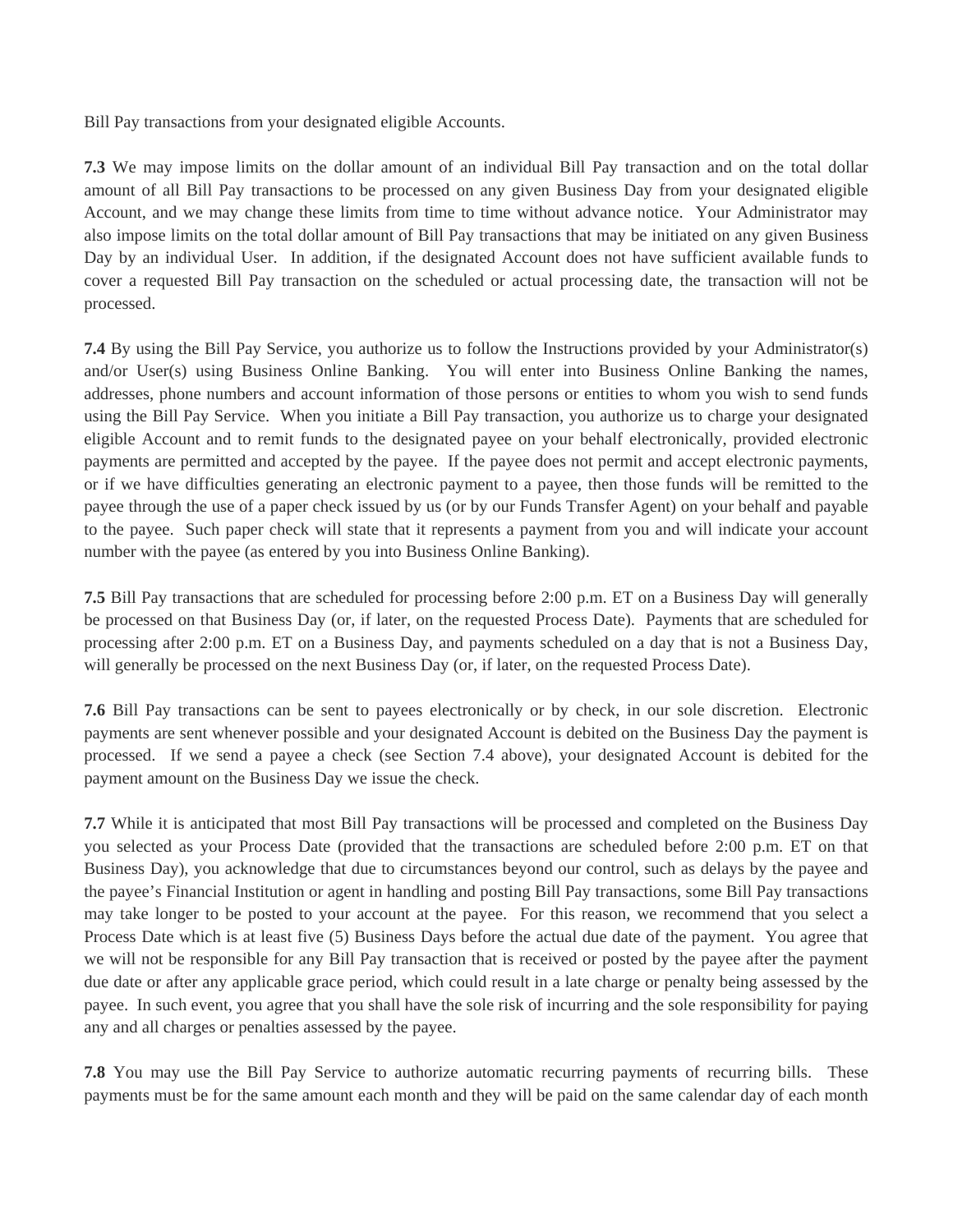or on the next Business Day if the regular payment day falls on a weekend, holiday or any other day we are not open for business.

#### **7.9 Canceling (Stopping) a Bill Pay Transaction.**

- a. You can cancel or stop a single nonrecurring Bill Pay transaction before 2:00 p.m. ET three (3) business days prior to the Process Date for that transaction through the use of Business Online Banking, or, alternatively by calling the Contact Center on Business Days between 9:00 a.m. ET and 5:00 p.m. ET and following our instructions.
- b. If the Bill Pay transaction is a recurring payment set up on the Bill Pay Service, then you can cancel one or all future scheduled recurring Bill Pay transactions through the use of Business Online Banking as long as the request is received at least one (1) business day before the Process Date for the next scheduled recurring Bill Pay transaction.

#### **8. Automated Clearing House (ACH) Service**

**8.1** We offer an ACH payment service through Business Online Banking to eligible Members. An eligible Account is required and you must also meet our credit and other eligibility requirements for the ACH Service. (See also Section 1.2 above.)

**8.2** We may impose limits on the dollar amount of an individual ACH transaction and on the total dollar amount of all ACH transactions to be processed on any given Business Day from your eligible Accounts, and we may change these limits from time to time without advance notice. Your Administrator may also impose limits on the total dollar amount of ACH transactions that may be initiated on any given Business Day by an individual User. We may reject any requested ACH funds transfer from the designated eligible Account if that Account does not have sufficient available funds to cover the requested ACH funds transfer on the Settlement Date. (See also Section 4.15 above.)

**8.3** The ACH Service enables you to initiate domestic (U.S.) credits and debits from the designated Account to other specified accounts), for settlement through the ACH Service in Business Online Banking. Instructions for ACH payments will be set-up by you online and will be processed electronically by us through the ACH. You warrant to us that each ACH payment Instruction has been properly authorized by you and any other applicable party, is properly payable from the designated Account, and that all applicable authorizations remain operative at the time of creating and processing this Instruction and on the scheduled Settlement Date.

**8.3a Authorizations for Specific ACH Transactions.** Before Member's initiation of the first debit or credit Entry to a Customer's account, Member will obtain proper authorization from such Customer in accordance with the Rules and applicable laws and regulations. An authorization agreement must be readily identifiable as either an ACH credit or an ACH debit authorization and must clearly and conspicuously state the terms of the authorization in order that the consumer or company understands the authorization to which he or she is agreeing. All debits to consumer accounts must be authorized by the consumer in writing and must be signed or similarly authenticated using a digital signature or other code. For debit Entries, Member must provide the consumer with evidence of the authorization and information regarding the manner in which authorization can be revoked Member, upon request, must present a copy of the Customer's authorization to the Financial Institution within five (5) banking days. Company must retain the signed or authenticated authorization for a period of two (2)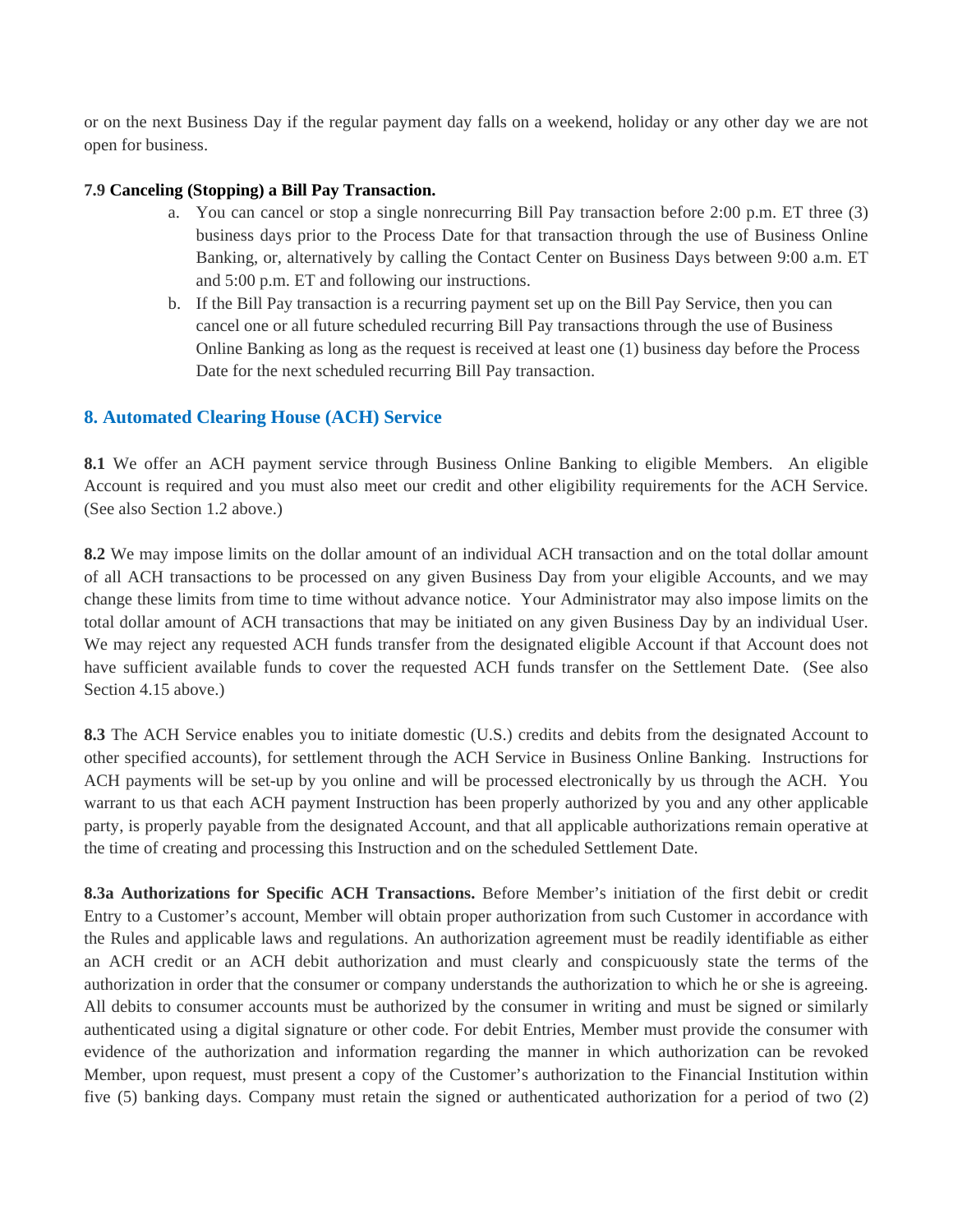calendar years following the termination or revocation of the authorization. Member will initiate no Entry after the termination or revocation of a consumer's authorization.

The following table shows the proper SEC Codes to use depending on how you obtained the authorization to debit/credit an individual or company's account:

| <b>SEC Code</b>                                                                      | Debit/Credit    | <b>Authorization Method</b>   |
|--------------------------------------------------------------------------------------|-----------------|-------------------------------|
| <b>PPD</b>                                                                           | Debit or Credit | Document signed by individual |
|                                                                                      |                 | or similarly authenticated    |
| CCD                                                                                  | Debit or Credit | Document signed or verbal     |
|                                                                                      |                 | agreement by Company*         |
| *All transactions from a business account must be CCD, unless using PPD for payroll. |                 |                               |

**8.4** By using the ACH Service to request funds transfers, you agree to be bound by and comply with applicable U.S. laws and regulations, including those promulgated by the Office of Foreign Assets Control and the U.S. Department of Treasury's Financial Crimes and Enforcement Network, and all applicable ACH Rules. You acknowledge and agree that you shall not use the ACH Service to create or request any transfer that would meet NACHA's definition of an International ACH Transaction (IAT).

**8.5** You agree to submit ACH payment Instructions by 200 p.m. ET two (2) Business Days before the requested Settlement Date. ACH Instructions received after 2:00 p.m. ET on a Business Day, or received at any time on a day that is not a Business Day, will be considered received on the next Business Day. ACH Instructions can be entered up to five (5) Business Days before the requested Settlement Date.

**8.6** We will process all ACH Instructions received through the ACH Service in a timely manner in accordance with ACH Rules.

**8.7** We may reject any requested ACH funds transfer that does not comply with our requirements, this Agreement, the guides, the ACH Rules, or applicable law.

## **9. Wire (Funds) Transfers**

**9.1** You may use the Business Online Banking Wire Transfer Service to create, view, modify and delete U.S. Dollar Wire Transfer transactions within your approved limits and designated eligible Accounts. An eligible checking account is required. The Wire Transfer Service is not available to any Account that requires two or more authorized signatures on checks, drafts, or negotiable orders of withdrawal written against such Account (See Section 1.2 above). We may impose limits on the dollar amount of an individual Wire transaction and on the total dollar amount of all Wire transactions to be processed on any given Business Day from your eligible Account, and we may change these limits from time to time without advance notice. Your Administrator may also impose limits on the total dollar amount of Wire transactions that may be initiated on any given Business Day by an individual User. Wire transactions also may not exceed the amount of the collected balance available in the designated eligible Account at the time of initiation of the Wire transaction (See also Section 9.3 below). **You may not use the Wire Transfer Service for any foreign currency (non-U.S. Dollar) Wire transactions**.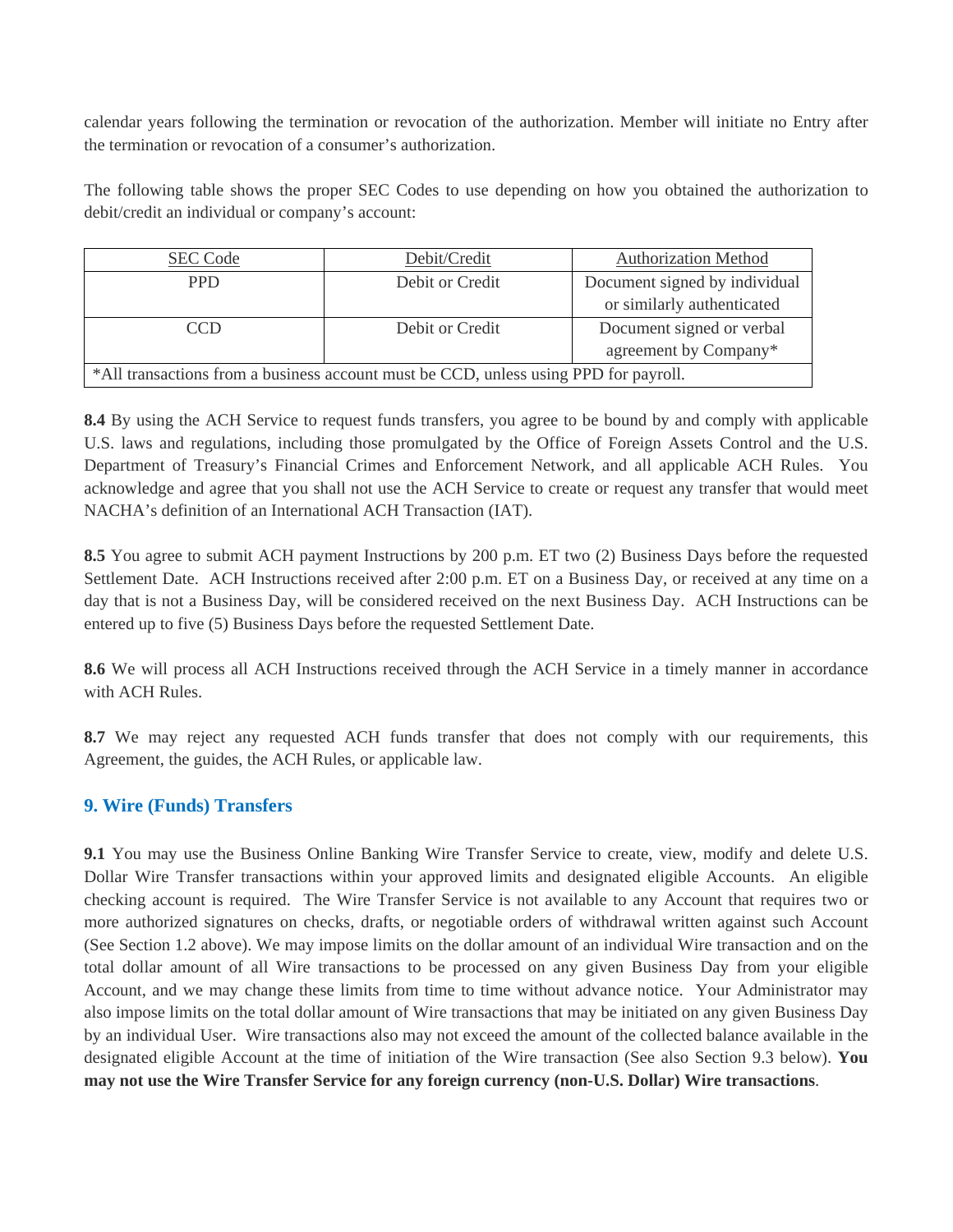**9.2** You warrant to us that each Wire Instruction has been properly authorized by you and any other applicable party, is properly payable from the designated Account, and that all applicable authorizations remain operative at the time of creating and processing this Instruction and on the scheduled Value Date.

**9.3** U.S. Dollar Wire transactions can be entered up to three (3) days before the Value Date. The designated eligible Account will be debited on the Value Date. Forward dated transactions will be validated for available balance by 11:00 a.m. ET on the Value Date.

**9.4** We may reject any requested Wire transaction if you have insufficient available funds in the Account on the Value Date (see Section 9.2 above) or for any other reason. If we reject a Wire transaction, we shall use reasonable efforts to notify you as soon as is reasonably possible on or after the Business Day on which such Wire transaction would otherwise have been executed by us (See Section 4.13 above).

**9.5** All Wire transactions submitted before 2:00 p.m. ET on a Business Day through the Wire Transfer Service will be processed on that Business Day (or, if later, on the requested Value Date). Wire transactions submitted after 2:00 p.m. ET on a Business Day, or on a day that is not a Business Day, will be processed on the next Business Day (or, if later, on the requested Value Date).

**9.6** By using the Wire Service to request funds transfers, you agree to be bound by and comply with applicable U.S. laws and regulations, including those promulgated by the Office of Foreign Assets Control and the U.S. Department of Treasury's Financial Crimes and Enforcement Network, and all applicable Wire Remittance Rules.

## **10. Limitations on Frequency of Transfers**

If you make Business Online Banking transfers from your savings or money market account at the Credit Union to another of your deposit accounts at the Credit Union (or to any other recipient's account, whether at the Credit Union or at another financial institution, including without limitation transfers initiated using the ACH, Bill Pay, Internal Transfer, and/or Wire Transfer Services from your savings or money market account), those transfers are added to your other automatic, pre-authorized, check, telephone, and/or data transmission transfers made from such savings or money market account, and all such transfers are limited to a maximum of six (6) for each monthly statement cycle in accordance with your savings or money market account agreement with the Credit Union. If you exceed the transfer limitation, we may impose fees and/or close your savings or money market account (as applicable) and/or terminate the transfer and check-writing features of the Account and/or transfer the Account balance to a checking account at the Credit Union.

## **11. Internal Transfer Service**

Internal Transfers may be performed using the transfer service feature of Online Banking. When internal transfers are made between accounts/loans bearing the same Tax ID number, the transfers are effective immediately.

## **12. Fees**

**12.1** You agree to pay the fees (if any) charged by us for the Services as disclosed to you from time to time. We may make changes to (and add new) fees from time to time. We will give you thirty (30) days prior notice of any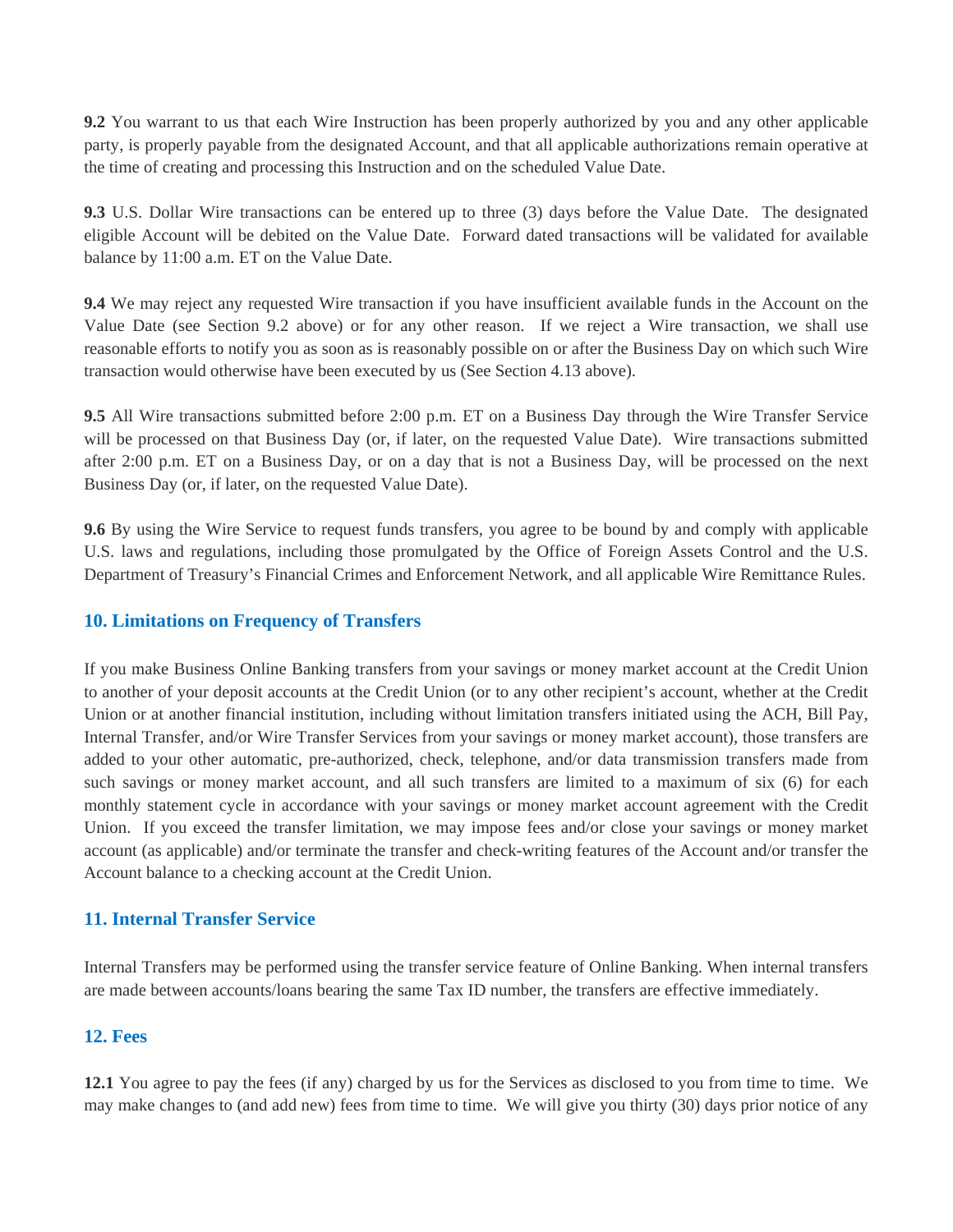new or increased fees. These fees are in addition to any charges for particular banking or other services we might provide for your Accounts under the other agreements that apply to your Accounts.

**12.2** You may designate an Account on the Application or Online Enrollment from which we may debit fees (if any) for the Services. If you do not designate such an Account, we may debit Business Online Banking fees you owe us from any Account(s) to or from which transactions associated with Business Online Banking have occurred. (See also Section 4.14 above.) In addition, notwithstanding the foregoing and regardless of whether you designate an Account from which we may debit fees, you agree that we may debit any fees and other amounts you owe us from any funds belonging to you in our possession or control (regardless of whether such funds are or have been deposited into an Account).

**12.3** You understand and agree that fees may be billed to you separately by your Internet and/or telephone service providers, your equipment, hardware and software providers, and other third parties with whom you have separately and independently contracted to provide you with computer, Internet, E-mail, and other services.

**12.4 Costs and Expenses.** You agree to pay each cost and expense (including, but not limited to, if we, or any of our employees, officers, correspondents, or Funds Transfer Agents, hire an attorney for advice, litigation or any other purpose, reasonable attorneys' fees and disbursements) incurred by, imposed on or asserted against us in enforcing any of your obligations under this Agreement.

**12.5 The provisions of this Section 12 shall survive termination of this Agreement and termination of your participation in Business Online Banking (or any applicable Service).**

## **13. Our Liability to You**

**13.1** Our liability to you is explained in the agreements, notices and disclosures provided to you from time to time for your Accounts. This section applies only to the extent not otherwise provided for. Under no circumstances will we have any liability to you for failing to provide you access to your Accounts through the Services. We will only be liable for material losses incurred by you to the extent such losses directly result from our gross negligence or intentional misconduct in providing and performing the Services.

**13.2 To the fullest extent allowed by law, our liability to you for erroneously executing any funds transfer Instruction will be limited to returning any improperly transferred funds to the applicable Account and directing to the proper recipient any payment or transfer that was previously misdirected or not completed.** IN NO EVENT WILL WE BE LIABLE FOR ANY CONSEQUENTIAL, SPECIAL, PUNITIVE OR INDIRECT LOSS OR DAMAGE WHETHER OR NOT ANY CLAIM FOR SUCH DAMAGES IS BASED ON TORT OR CONTRACT OR WE KNEW OR SHOULD HAVE KNOWN THE LIKELIHOOD OF SUCH DAMAGES.

**13.3** You agree that we shall have no liability whatsoever for any loss or liability due to (a) any equipment, software or associated user documentation which any party other than us produces at any time for use in connection with Business Online Banking or the Services (including without limitation equipment, software and associated user documentation produced by third parties assisting us in providing the Services) or (b) any services through which you access Business Online Banking or the Services which are not controlled by us.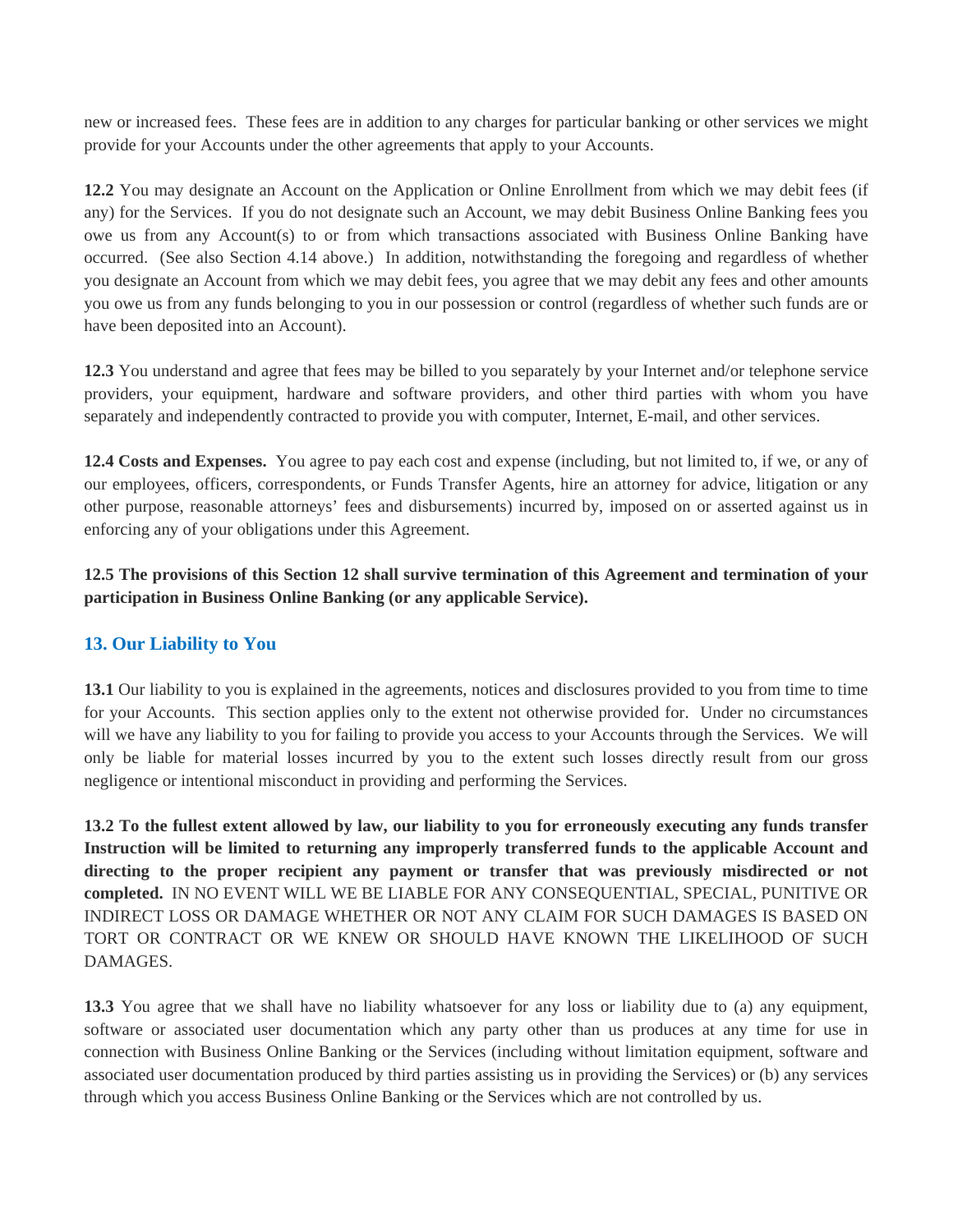**13.4 Disclaimer of Warranties.** THE SERVICES ARE PROVIDED BY THE CREDIT UNION "AS IS," "AS AVAILABLE" AND, TO THE MAXIMUM EXTENT ALLOWED BY APPLICABLE LAW, WITHOUT ANY WARRANTY OF ANY KIND. WITHOUT LIMITING THE PRECEDING SENTENCE, THE CREDIT UNION DOES NOT MAKE, EXCEPT TO THE MINIMUM EXTENT REQUIRED BY APPLICABLE LAW TO THE EXTENT THAT THE REQUIREMENT IS NOT MODIFIED BY THIS AGREEMENT, AND THE CREDIT UNION EXPRESSLY DISCLAIMS, TO THE MAXIMUM EXTENT ALLOWED BY APPLICABLE LAW, ANY EXPRESS, IMPLIED, STATUTORY OR OTHER WARRANTY OF ANY KIND (INCLUDING, BUT NOT LIMITED TO, ANY WARRANTY OF MERCHANTABILITY OR FITNESS FOR A PARTICULAR PURPOSE) CONCERNING THE SERVICES.

**13.5** Any interest for which the Credit Union is liable under applicable law (to the extent applicable law does not permit such liability to be disclaimed under this Agreement) as a direct or indirect result of any action taken or not taken by the Credit Union with respect to any Instruction transmitted to the Credit Union by you or any Delegate shall be calculated by using a rate equal to the average federal funds rate at the Federal Reserve Bank of Atlanta for the period for which the Credit Union is liable under applicable law for such interest.

**13.6 The provisions of this Section 13 shall survive termination of this Agreement and termination of your participation in Business Online Banking (or any applicable Service).**

## **14. Indemnity**

**14.1** You agree to indemnify and hold us harmless from all losses, liability, claims, demands, judgments and expenses arising out of or in any way connected with any Account, any enrolled Loan account, or any Service. This indemnification is provided without regard to whether our claim for indemnification is due to the use of the Service by you or on your behalf (including by any Delegate).

**14.2** You agree to keep us indemnified against all actions, proceedings, costs, loss and damage of any kind which we, or any of our employees, officers, correspondents, agents, sub-agents, or independent contractors may suffer as a result of our or their acting on Instructions in accordance with this Agreement, or as a result of your failure to comply with your duties under this Agreement.

**14.3** WITHOUT IN ANY WAY LIMITING THE FOREGOING PROVISIONS OF SECTIONS 14.1 AND 14.2, YOU AGREE TO INDEMNIFY, HOLD HARMLESS AND DEFEND US, OUR OFFICERS, DIRECTORS, EMPLOYEES, AFFILIATES, AGENTS, LICENSORS AND SERVICE PROVIDERS FROM AND AGAINST ANY AND ALL THIRD PARTY CLAIMS, LIABILITY, DAMAGES, EXPENSES AND COSTS (INCLUDING, BUT NOT LIMITED TO, REASONABLE ATTORNEYS FEES AND COSTS) CAUSED BY OR ARISING FROM YOUR USE OF THE SERVICES, OR ANY THEREOF, OR THE USE OF THE SERVICES, OR ANY THEREOF, BY ANY OF YOUR DELEGATES OR ANY OTHER PERSON YOU HAVE PERMITTED TO USE THE SERVICES, OR ANY THEREOF, YOUR BREACH OF THIS AGREEMENT, YOUR INFRINGEMENT, MISUSE OR MISAPPROPRIATION OF ANY INTELLECTUAL PROPERTY OR OTHER RIGHT OF ANY PERSON OR ENTITY, AND/OR YOUR COMMISSION OF FRAUD OR ANY OTHER UNLAWFUL ACTIVITY OR CONDUCT.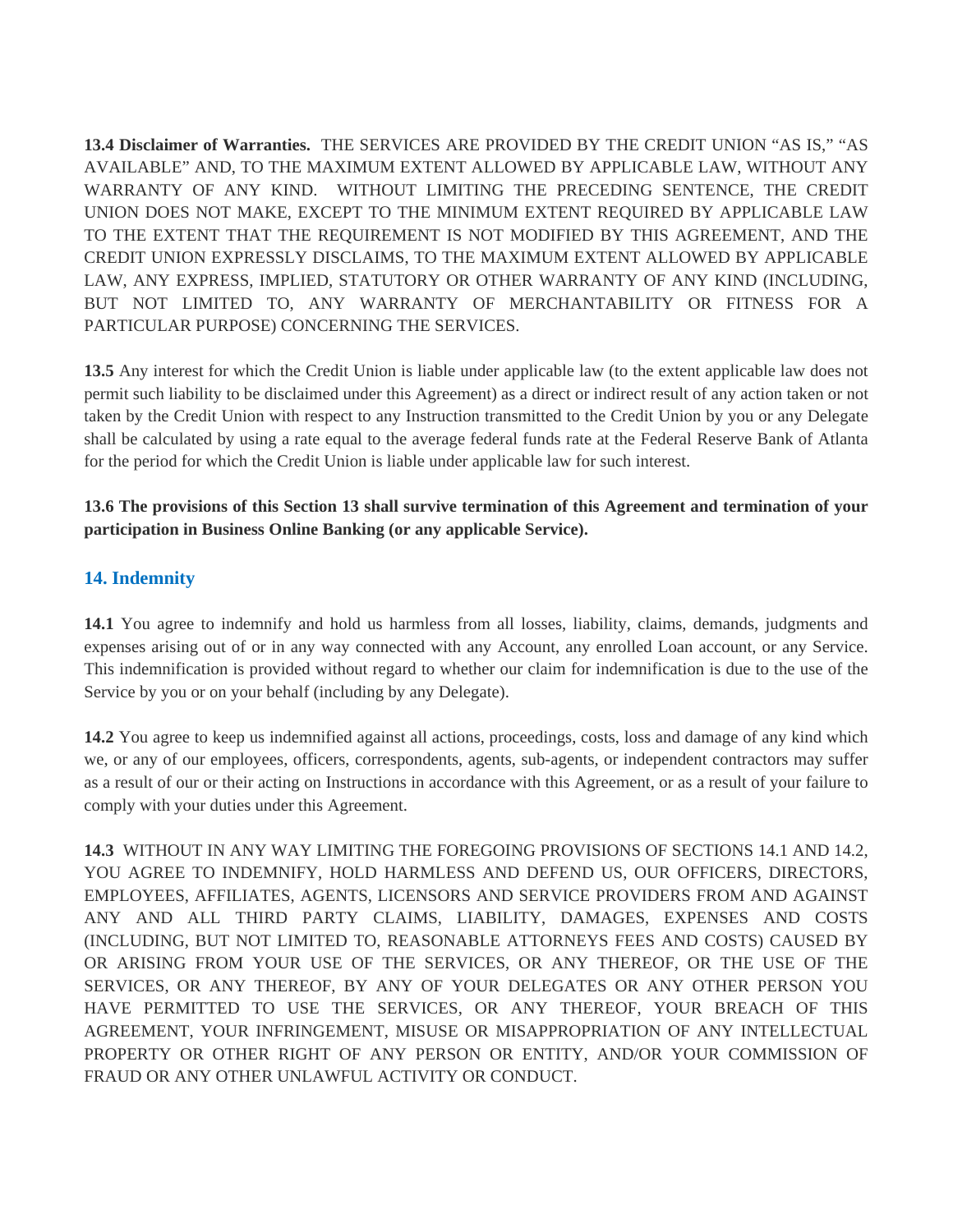**14.4 The provisions of this Section 14 shall survive termination of this Agreement and termination of your participation in Business Online Banking (or any applicable Service).** 

## **15. Termination**

**15.1** Unless otherwise required by applicable law, we may terminate this Agreement and/or your access to any or all of the Services as to any or all of your Accounts and as to any or all of your enrolled Loan accounts, in whole or in part, at any time without advance notice. Access to Business Online Banking may be reinstated by us, at our sole discretion, at any time. If reinstated, the then-current terms of this Agreement will apply. You may request reinstatement of Services by calling the Contact Center at 1-800-284-1144 on Business Days between 9:00 a.m. ET and 5:00 p.m. ET.

**15.2** If you do not access any of your Accounts for any six (6) consecutive calendar months (or consecutive monthly statement periods), we may terminate any or all of your Services as to any or all of your Accounts, without advance notice.

**15.3** If you wish to cancel any of your Services, call the Contact Center at 1-800-284-1144 on Business Days between 9:00 a.m. ET and 5:00 p.m. ET.

**15.4** Termination of your participation in Business Online Banking (or any applicable Service) will not affect any other agreement affecting your Accounts or Loans with us, or any of your or our rights or obligations under this Agreement as of the effective date of termination, and also will not affect any Business Online Banking Instruction that both (a) has been submitted to and received by us for processing, and (b) is in process as of the effective date of termination. Termination of the Electronic Statement Delivery Service by you or by us does not affect the validity or legal effect of any electronic Account statement previously made available to you through Business Online Banking, and also does not affect your obligations under Section 4.6 above. Termination of any one Service by you or by us will not terminate the other Services for which you are enrolled, unless you or we specifically indicate otherwise.

## **16. Miscellaneous**

**16.1** Subject to the applicable laws of evidence, each party agrees not to object to the admission of the records (including computer records) of the other as evidence in legal proceedings on the basis that the evidence is maintained in electronic format.

**16.2** Copyright in the pages, screens, information (other than information about your Accounts and financial affairs) and all material in their arrangement included in the Services and in the Website (together the "**Information**") is owned by or licensed to us unless otherwise noted. You may imprint, copy, download, or temporarily store extracts from the Information for your own information or when you use the Services. You may not alter or otherwise make any changes to any Information that you print or download including, without limitation, removing any identifying marks or legends from such Information. Any other use is prohibited unless you first request and obtain our written permission.

**16.3** Where product demonstrations, calculator tools and other similar facilities ("**Tools**") are provided to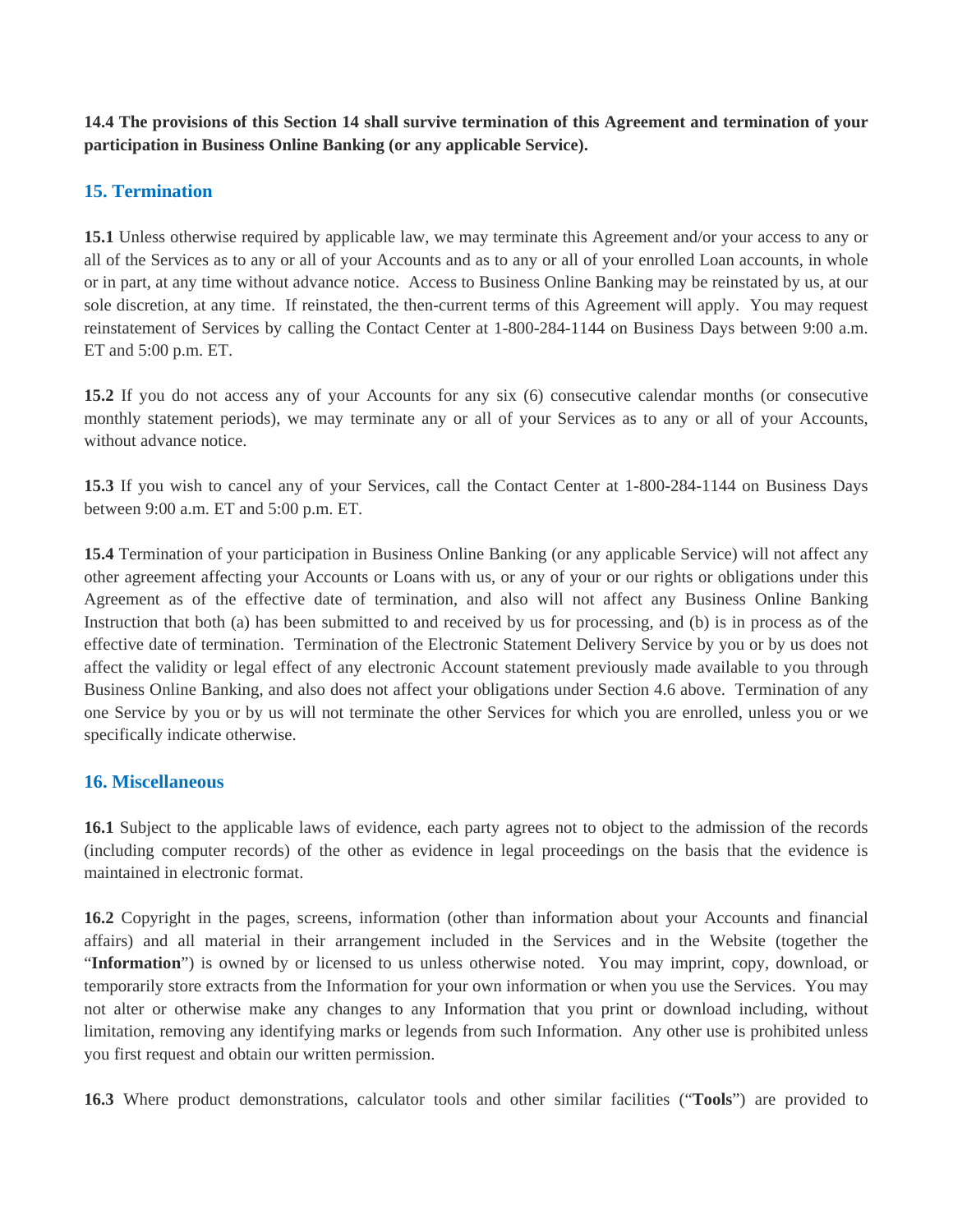Delegates in connection with the Website, such Tools are not provided as part of the Services and are provided subject to the terms and conditions, exclusions and disclaimers relevant to such Tools as provided.

**16.4** In this Agreement, unless the context specifically requires otherwise, the plural includes the singular, the singular includes the plural, and headings and captions are for convenience of reference only and have no substantive effect.

**16.5** Any notice required to be provided to you in writing in connection with any of the Services or any of your Accounts may be sent to you electronically through the Secure Messaging Service or to your E-mail address we have on file for your participation in Business Online Banking (as selected and confirmed and validated by you upon enrollment – see also Section 6.2 above), or by any other means permitted by applicable law or this Agreement (including, where applicable, by posting on the Website), at our option.

#### **16.6 The provisions of this Section 16 shall survive termination of this Agreement and termination of your participation in Business Online Banking (or any applicable Service).**

#### **17. Changes to the Terms of this Agreement**

Except as otherwise required by law, rule, regulation or specific provisions of this Agreement, we may change the terms of this Agreement without prior notice to you from time to time and at any time. When changes are made, we will update this Agreement at the Website. The Website will be updated on or before the effective date, unless an immediate change is necessary for security reasons or a change in a law, rule or regulation requires the change. In that case, this Agreement will be updated as soon as possible after the change. You agree that any required notice of a change to the terms of this Agreement may be posted to the Website (including without limitation in the form of a "banner" message), or by any other means permitted by applicable law (including without limitation by electronic message), at our option. You agree to be bound by the terms of this Agreement and the guides, as amended from time to time and posted on the Website.

#### **18. Assignment**

We may assign our rights under this Agreement without notice to a third party now or in the future. You agree that we may also assign or delegate certain of our rights and responsibilities under this Agreement without notice to independent third parties (including without limitation Funds Transfer Agents). You agree that you may not assign any of your rights or responsibilities under this Agreement to any third party without obtaining our prior written consent (which may be withheld in our sole discretion).

## **19. Applicable Law; Jury Trial Waiver**

**19.1** This Agreement is governed by applicable federal law and the applicable laws of the State of Florida without regard to the law of any other jurisdiction. Whenever possible, each provision of this Agreement shall be interpreted in such manner as to be effective and valid under applicable law. If, however, any such provision shall be prohibited by or invalid under such law, it shall be deemed modified to conform to the minimum requirements of such law, or, if for any reason it is not deemed so modified, it shall be prohibited or invalid only to the extent of such prohibition or invalidity without the remainder thereof or any other such provision being prohibited or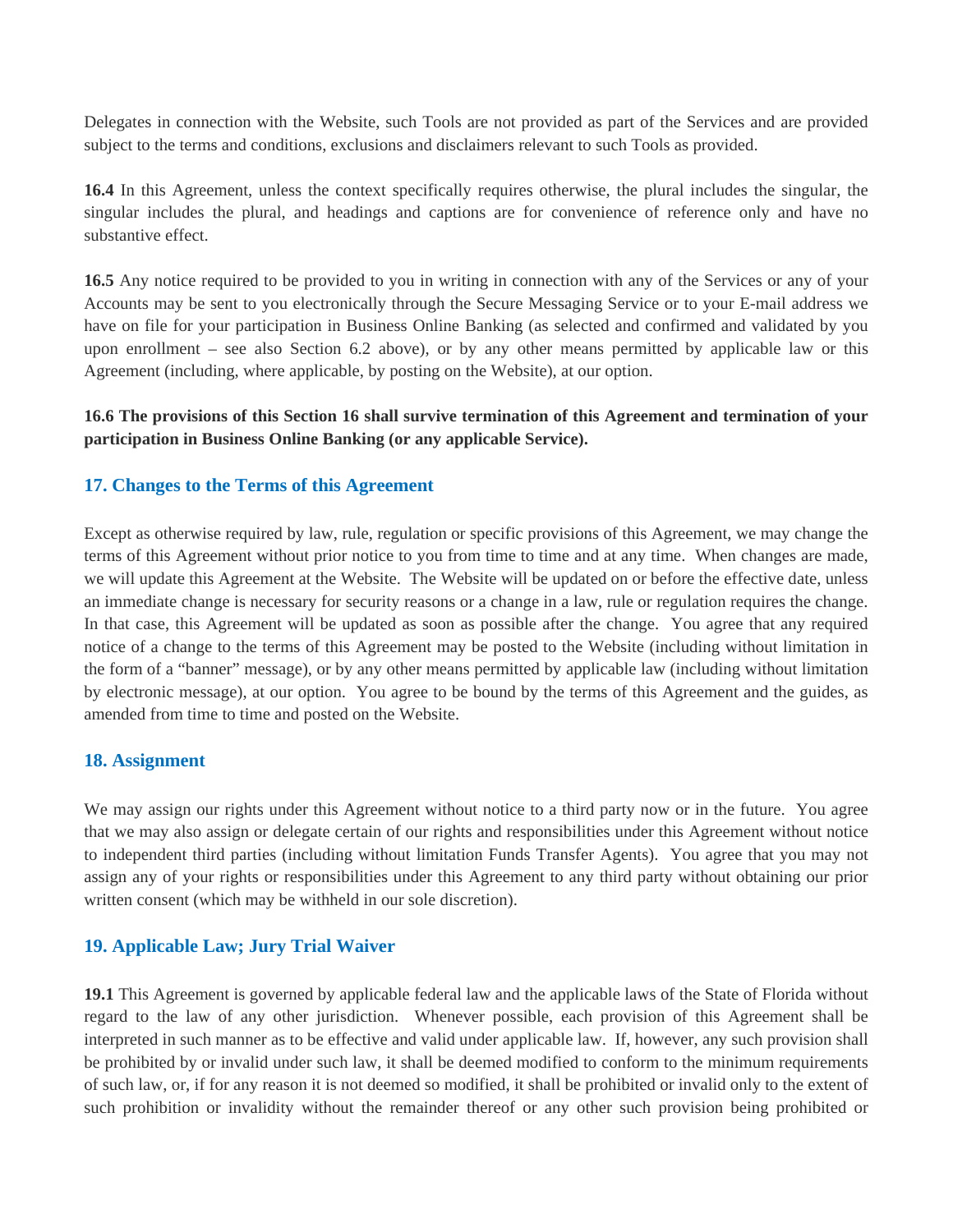invalid. You consent to the exclusive jurisdiction and venue in the federal and state courts located in Alachua County, Florida. In the event legal action is necessary to enforce this Agreement, the prevailing party has the right to payment by the other party of reasonable attorneys' fees and costs, including any appeal and any post-judgment actions, as applicable.

**19.2 WAIVER OF TRIAL BY JURY. YOU (ON YOUR BEHALF AND ON BEHALF OF EACH OF YOUR DELEGATES) AND WE EACH KNOWINGLY, VOLUNTARILY, INTENTIONALLY AND IRREVOCABLY WAIVE EACH RIGHT YOU (INCLUDING YOUR DELEGATES) AND WE HAVE TO A TRIAL BY JURY IN ANY LEGAL PROCEEDING ARISING OUT OF OR OTHERWISE RELATING TO (a) THIS AGREEMENT OR ANY SERVICE, INSTRUCTION OR REQUEST TRANSMITTED TO US BY YOU (INCLUDING YOUR DELEGATES) OR ON YOUR BEHALF, (b) ANY TRANSACTION ARISING OUT OF OR OTHERWISE RELATING TO THIS AGREEMENT OR ANY SUCH SERVICE, INSTRUCTION, OR REQUEST OR (c) ANY NEGOTIATION, ADMINISTRATION, PERFORMANCE OR ENFORCEMENT OF THIS AGREEMENT.** 

**19.3 The provisions of this Section 19 shall survive termination of this Agreement and termination of your participation in Business Online Banking (or any applicable Service).**